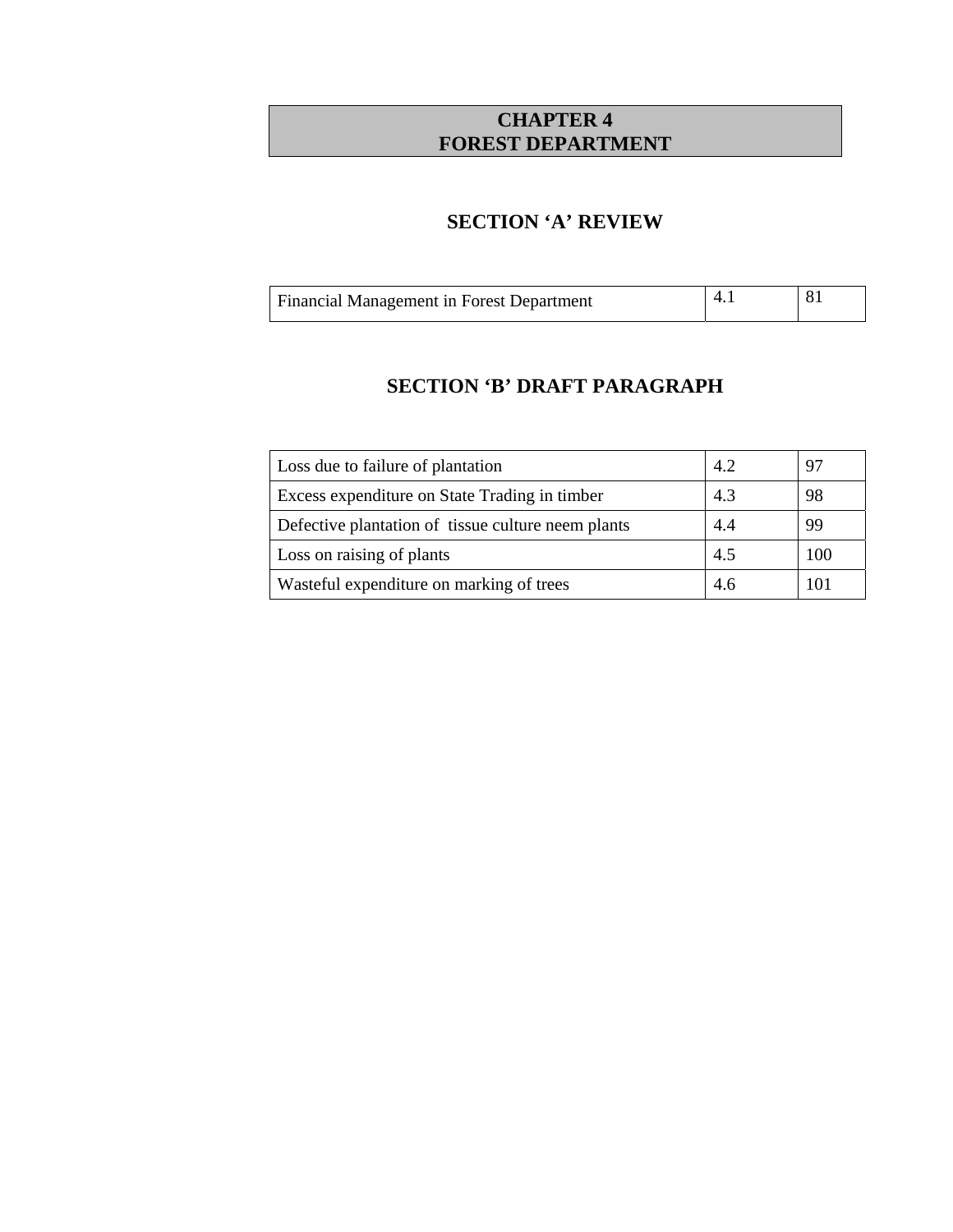*Audit Report No. 4 (Civil) for the year ended 31 March 2000*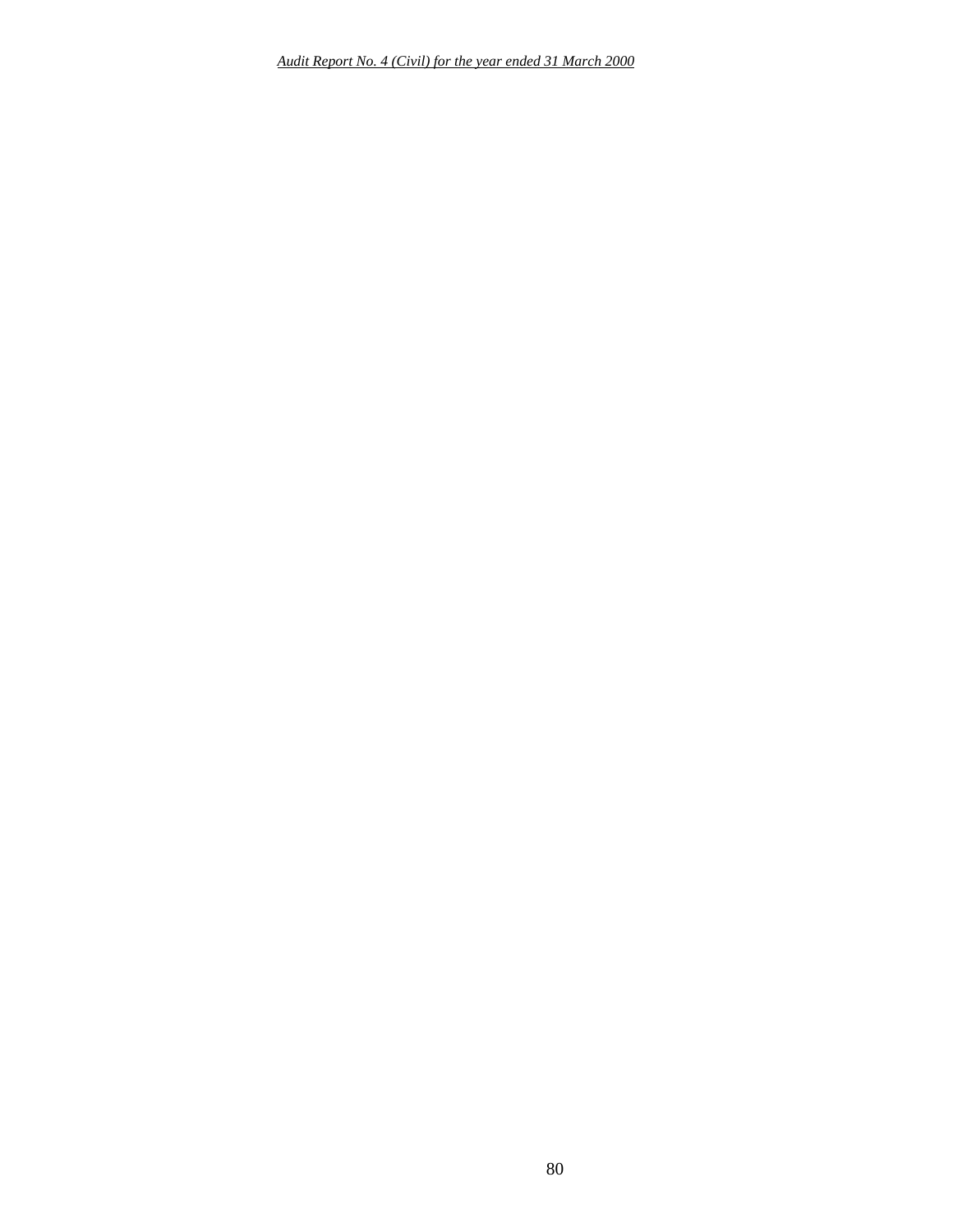# **CHAPTER-4 FOREST DEPARTMENT**

# **SECTION 'A' REVIEW**

### **4.1 Financial Management in Forest Department**

# *4.1.1 Highlights*

*Forests in the case of Madhya Pradesh (MP) are vital from the revenue angle as also from the operational activities angle since 29.6 per cent of forest cover is accounted for by MP. Government's decision of May 1998 to distribute the net sale proceeds from minor forest produce to cooperative societies resulted in the Department losing its self-sustaining nature. The Chief Conservator of Forests (Finance and Budget) and Additional Principal Chief Conservator of Forests (Development) failed to exercise strict financial control over non-plan and plan expenditure, respectively. As a result, large savings and excess occurred over the budget allotment.* 

**- Plan or development expenditure was less than 23 per cent of total expenditure between 1995-96 and 1999-2000.** 

*(Paragraph 4.1.5.2)* 

**- Plan and non-plan expenditure under various minor heads exceeded budget allotment by Rs.18.78 crore and Rs.103.31 crore during the years 1993-94 to 1997-98 and 1996-97 to 1999-2000 respectively.** 

*(Paragraph 4.1.5.3 (a)(i), (ii))*

Unnecessary retention of funds by Government resulted in **avoidable payment of interest of Rs.93.57 lakh.** 

*(Paragraph 4.1.6.3)*

**- There were shortfalls in revenue collection of Rs.109.40 crore in 1998-99 and Rs.184.72 crore in 1999-2000.** 

*(Paragraph 4.1.6.4)* 

**- Only Rs.67.70 crore out of Rs.103.78 crore realised as forest development cess during 1985-86 to 1997-98, was released by the Government for development of forestry leaving Rs.36.08 crore unutilised.** 

*(Paragraph 4.1.6.4(b))*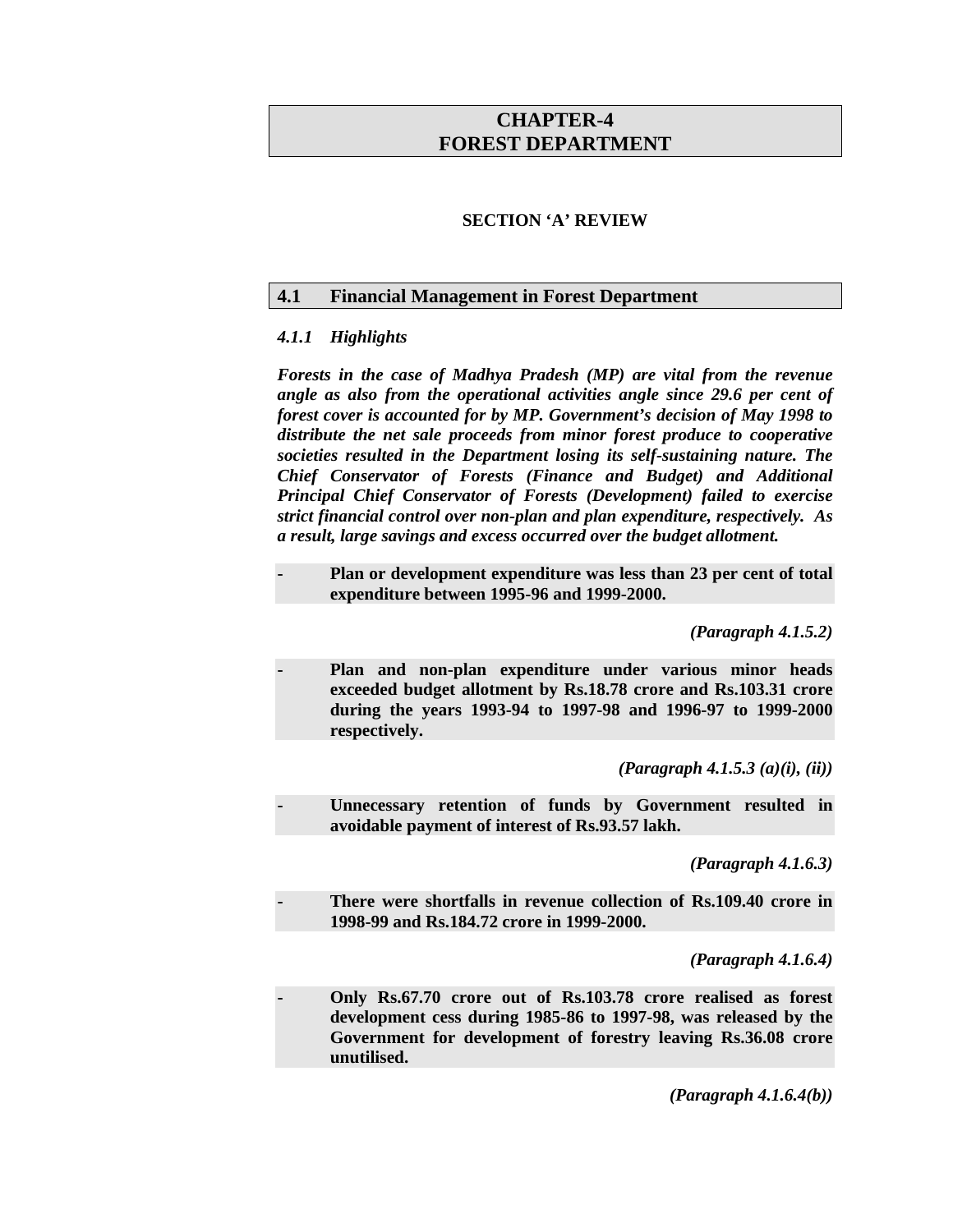**- No effective action was taken to recover forest revenue of Rs.54.03 crore; of which Rs.24.10 crore was in arrears for over five years.** 

*(Paragraph 4.1.6.4(d))* 

**- Forest advances of Rs.35.61 lakh were transferred between 1996- 97 and 1999-2000 violating Government instructions.** 

*(Paragraph 4.1.6.5(ii))*

**- Rs.1.38 crore remitted into the treasury by 27 Divisions during 1960-61 to 1998-99 were not accounted for in the monthly Consolidated Treasury Receipts (CTRs). Rs.5.50 crore shown in CTRs as deposited by 26 Divisions between 1960-61 and 1998-99 were not actually deposited by them. The differences remained unreconciled.** 

*(Paragraph 4.1.6.6(i)(b))* 

**- Sale proceeds of Nistar Depots of Bemetara and Surajpur ranges amounting to Rs.9.89 lakh were embezzled.** 

*(Paragraph 4.1.6.6(iii))* 

**- Rs.6.99 crore was unauthorisedly kept in Personal Deposit Account by 22 Divisions, out of which Rs.5.04 crore remained unutilised in six Divisions.** 

*(Paragraph 4.1.7.4)* 

### *4.1.2 Introduction*

Forests in Madhya Pradesh are vital since it has the largest forest resources in the country. The resources have a significant role in the economic development of the State. Proper financial management in the Forest Department is thus important to the State. The Forest Department is headed by a Principal Secretary to Government at the Secretariat level who is responsible for policy planning and implementation thereof. The Principal Chief Conservator of Forests is the head of the Forest Department under whose overall control the field set up functions. He is assisted by a Chief Conservator of Forests (CCF) (Finance and Budget) and an Additional Principal Chief Conservator of Forests (Addl. PCCF) (Development) in the exercise of financial control over non-plan and plan expenditure respectively, incurred by 218 drawing and disbursing officers (DDOs).

Financial Rules envisage that each department of the Government on whose behalf a grant or appropriation is authorised by the Legislature shall be responsible for the control over expenditure against the sanctioned grants or appropriations placed at its disposal. The rules further provide that such control shall be exercised through the heads of the departments, other controlling officers and disbursing officers subordinate to them. Control mechanism through preparation of periodical reports on expenditure and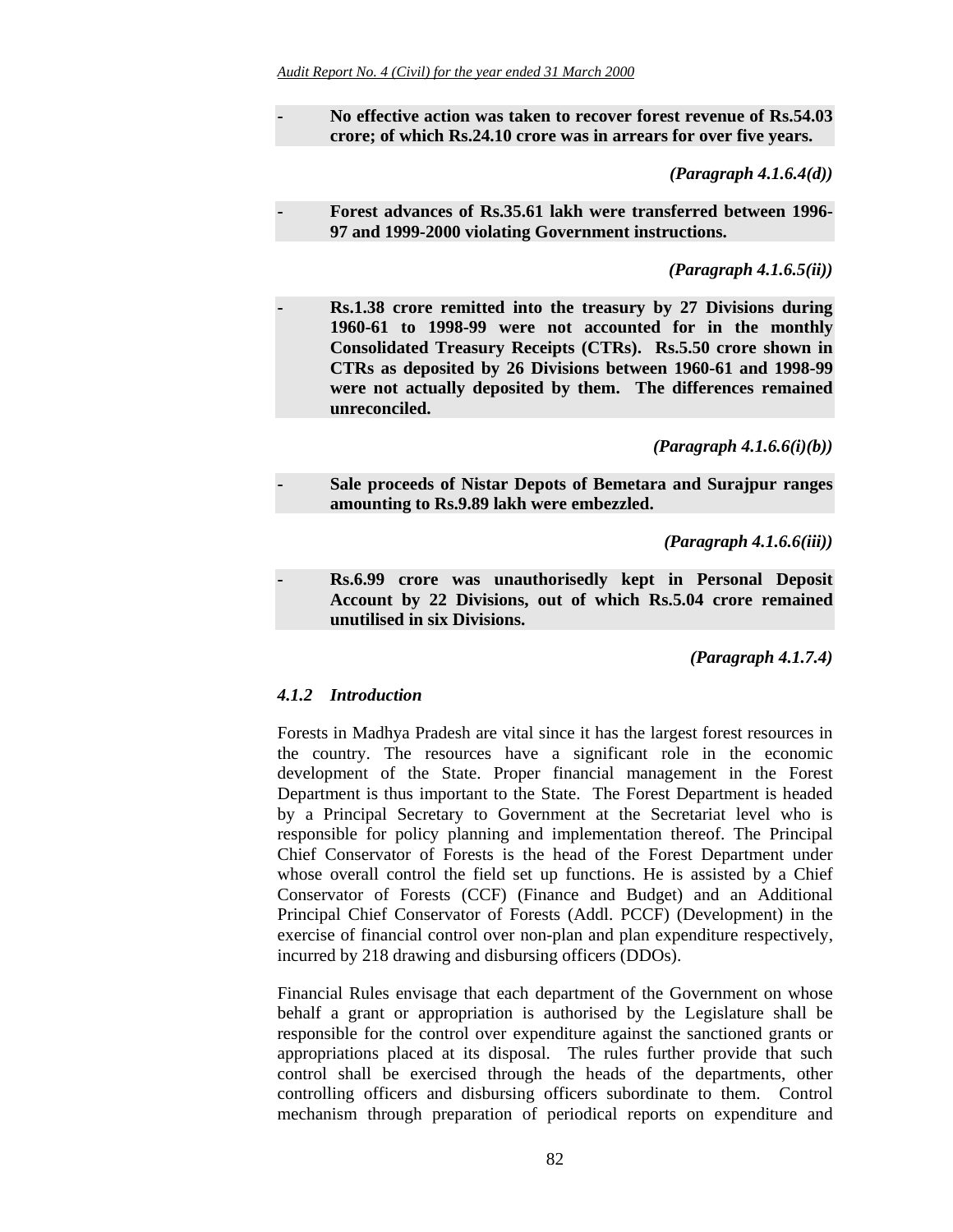maintenance of various registers at each level to control the expenditure is also envisaged in the rules.

Lack of control over expenditure by the Department/Treasuries/Banks has been discussed in paragraph 4.1.5.3.

# *4.1.3 Scope of audit*

Records of 21 out of 218 units covering the period from 1995-96 to 1999-2000 were test-checked between February 1999 and April 2000 to ascertain whether rules and procedures for financial management and control were being observed. Relevant points noticed during local audit of 30 units between 1996- 97 and 1999-2000 are also incorporated in the review as discussed below.

# *4.1.4 Budgetary system and procedure*

In the Forest Department annual budget proposals and revised estimates are prepared by the Divisional Forest Officers (DFOs). These are submitted to the Conservators of Forests (CFs), who consolidates the estimates for the circle and submit these to the CCF (Finance and Budget) and Addl. PCCF (Development) in respect of non-plan and plan respectively. The CCF (Finance and Budget) and Addl. PCCF (Development) scrutinise, modify if necessary and consolidate the budget and revised estimates, showing in detail the estimates of each circle separately. These estimates are submitted to the Finance Department. Finance Department, after discussion with the Forest Department, approve these with/without modifications. The budget proposals as approved by Finance Department are submitted to Legislature for approval.

After the Vidhan Sabha has voted the grants, the Finance Department communicates these to the CCF (Finance and Budget) and Addl. PCCF (Development), who distribute the amount allotted under each major head, among the CFs and other officers under their direct control for distribution to the DFOs subordinate to them under intimation to banks/treasuries concerned. The DFOs, thereafter, draw cheques on banks or bills on treasuries on the basis of allotment made to them. Monthly progress reports are submitted by the DFOs to the CFs who consolidate them for rendering to CCF (Finance and Budget) and Addl. PCCF (Development).

The Finance Department issued standing instructions (October 1988) that the Departments making drawals through cheques would furnish details of allotments/letters of credit to the concerned banks/treasuries who would refuse payments beyond the budget allotments/letters of credit. Unlike Works Departments, the Forest Department has not introduced the control mechanism of letters of credit.

# *4.1.5 Budgetary control and review*

# *4.1.5.1 Allotment and expenditure*

Details of final allotment and actual expenditure during 1995-96 to 1999-2000 from the Appropriation Accounts were as under: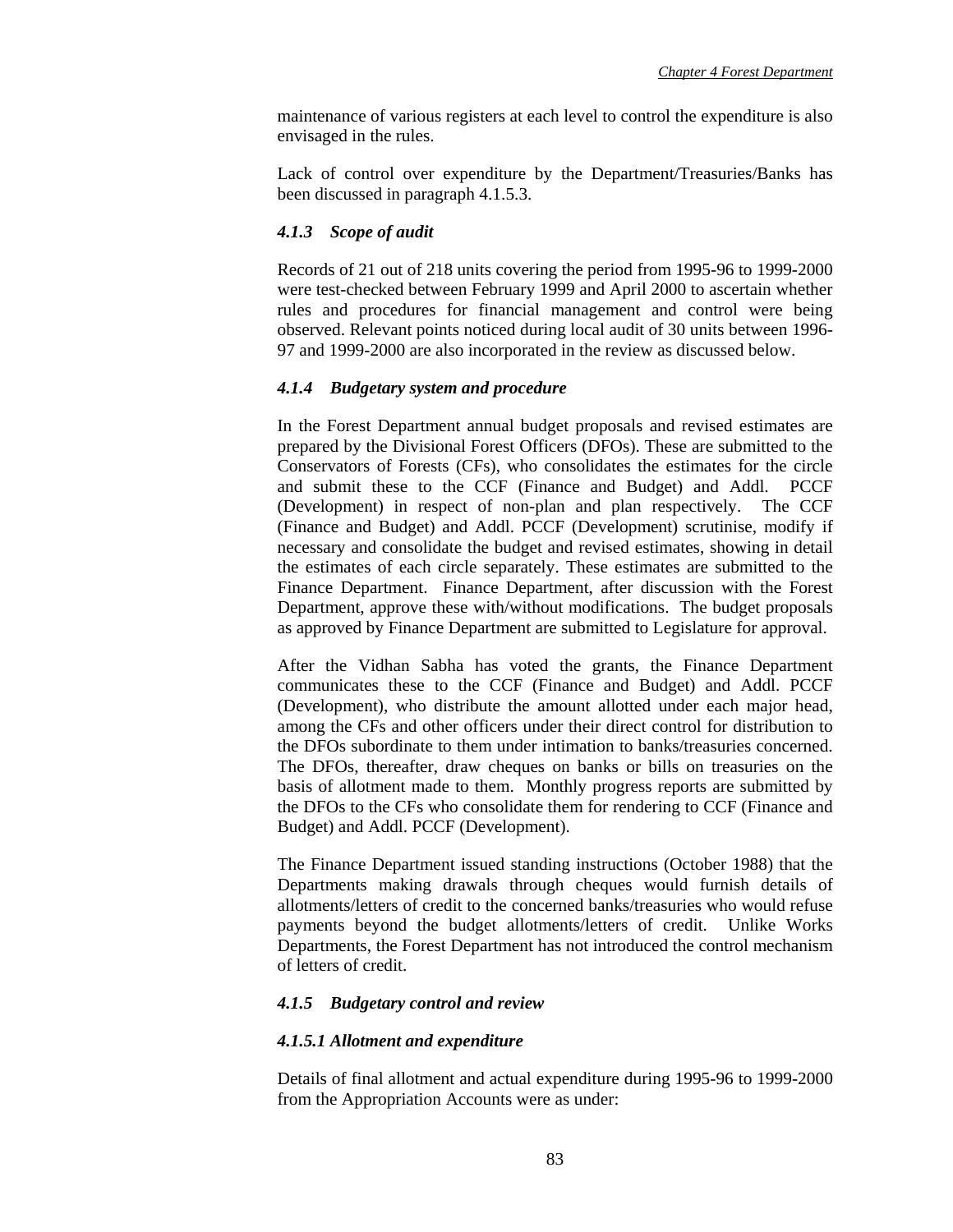| Year         | Department's    | Final     | <b>Actual</b> | <b>Saving</b> | <b>Percentage of</b> |
|--------------|-----------------|-----------|---------------|---------------|----------------------|
|              | budget proposal | allotment | expenditure   |               | saving               |
| 1995-96      | 472.83          | 431.60    | 405.31        | 26.29         | 6.09                 |
| 1996-97      | 511.46          | 535.57    | 512.83        | 22.74         | 4.25                 |
| 1997-98      | 693.75          | 580.71    | 527.08        | 53.63         | 9.24                 |
| 1998-99      | 824.27          | 714.66    | 639.04        | 75.62         | 10.58                |
| 1999-2000    | 942.23          | 728.05    | 655.85        | 72.20         | 9.92                 |
| <b>Total</b> | 3444.54         | 2990.59   | 2740.11       | 250.48        | 8.38                 |

*(Rupees in crore)* 

*(Rupees in crore)*

**Department pitched its demand far beyond its capacity to spend.** 

As can be seen, there were substantial savings in every year ranging between 4.25 per cent and 10.58 per cent during the period from 1996-97 to 1999-2000. In the context of this, if the expenditure is compared with the budget proposals made by the Department, it comes out clearly that the Department had pitched its demand far beyond its capacity to spend the amount. The inevitable conclusion is that budget-making exercise in the Department is very poor.

#### *4.1.5.2 Plan and non-plan expenditure*

Plan vis-à-vis non-plan expenditure of the Department on various activities during the last 5 years summarised from Appropriation Accounts were as under:

| 1995-96<br>1996-97<br>1997-98<br>1998-99 |                                                        |          |                 |                 |             | $\mu$ ( <i>IMPECS III CTOTE</i> )<br>1999-2000 |
|------------------------------------------|--------------------------------------------------------|----------|-----------------|-----------------|-------------|------------------------------------------------|
| <b>Head of Account</b>                   |                                                        | Plan     | Plan            | Plan            | <b>Plan</b> | Plan                                           |
|                                          |                                                        | Non-Plan | <b>Non-Plan</b> | <b>Non-Plan</b> | Non-Plan    | <b>Non-Plan</b>                                |
|                                          | 1.                                                     | 2.       | 3.              | 4.              | 5.          | 6                                              |
| (a)                                      | Forestry                                               |          |                 |                 |             |                                                |
| i.                                       | Direction and                                          | 0.12     | 0.31            | 0.02            |             | 0.11                                           |
|                                          | Administration                                         | 7.69     | 7.90            | 8.54            | 11.21       | 11.31                                          |
| ii.                                      | Forest Conservation,                                   | 10.71    | 37.95           | 43.93           | 65.54       | 66.49                                          |
|                                          | Development and<br>Regeneration                        | 225.78   | 260.17          | 285.19          | 327.92      | 333.92                                         |
| iii.                                     | Social and farm                                        | 25.74    | 22.37           | 30.40           | 17.96       | 33.18                                          |
|                                          | Forestry                                               | 8.09     | 8.34            | 8.53            | 22.39       | 26.40                                          |
| iv.                                      | State trading in                                       |          |                 |                 |             |                                                |
|                                          | Timber                                                 | 51.59    | 56.44           | 55.06           | 71.84       | 58.44                                          |
| $\mathbf{v}$ .                           | State trading in                                       |          |                 |                 |             |                                                |
|                                          | Bamboo                                                 | 15.75    | 19.76           | 17.70           | 20.29       | 23.16                                          |
| vi.                                      | Tribal Area                                            | 22.22    | 17.45           | 18.40           | 14.79       | 17.12                                          |
|                                          | sub plan                                               |          |                 |                 |             |                                                |
| vii.                                     | Other                                                  | 0.87     | 4.54            | 0.05            | 5.74        | 6.22                                           |
|                                          | Expenditure                                            | 22.71    | 43.82           | 26.10           | 29.08       | 30.08                                          |
| Total (a)                                |                                                        | 49.55    | 73.54           | 78.24           | 104.03      | 123.12                                         |
|                                          |                                                        | 331.61   | 396.43          | 401.12          | 482.73      | 483.31                                         |
| (b)                                      | Environmental<br>forestry                              | 6.22     | 7.82            | 6.56            | 8.55        | 12.61                                          |
|                                          | and wildlife                                           | 3.81     | 5.48            | 7.11            | 14.33       | 16.54                                          |
| $\left( \mathbf{c} \right)$              | Capital                                                | 4.01     | 20.48           | 19.49           | 29.40       | 20.27                                          |
|                                          | Expenditure                                            |          |                 |                 |             |                                                |
|                                          | Total $(a+b+c)$                                        | 69.89    | 110.92          | 118.85          | 141.98      | 156.00                                         |
|                                          |                                                        | 335.42   | 401.91          | 408.23          | 497.06      | 499.85                                         |
|                                          | Total expenditure                                      | 405.31   | 512.83          | 527.08          | 639.04      | 655.85                                         |
|                                          | Percentage of plan expenditure<br>to total expenditure | 17.24    | 21.63           | 22.55           | 22.22       | 22.60                                          |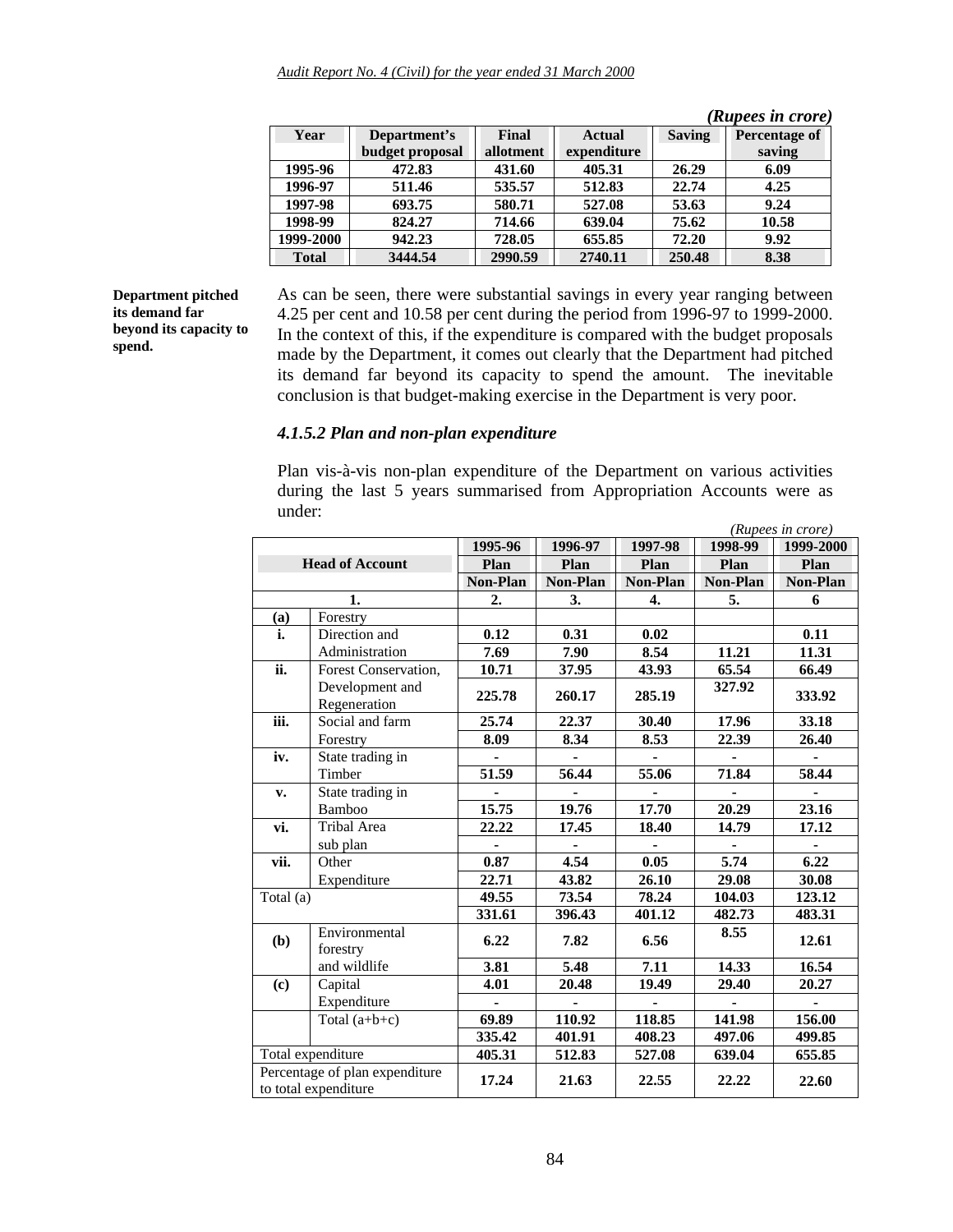**Plan expenditure was less than 23 per cent of total expenditure.** 

Plan or development expenditure was less than 23 per cent of total expenditure indicating disproportionately higher non-plan expenditure (representing establishment and maintenance) at the cost of development of forests. It was also noticed that there had been reduction in forest cover in the State from 1.54 lakh sq. km in 1991-92 to 1.32 lakh sq. km in 1996<sup>7</sup>.

The table shows a jump in total plan expenditure from Rs.69.89 crore (1995- 96) to Rs.110.92 crore (1996-97), a rise of 58.7 per cent and from Rs.118.85 crore (1997-98) to Rs.141.98 crore (1998-99) a rise of 19.5 per cent.

Likewise, non-plan expenditure also jumped from Rs.335.42 crore (1995-96) to Rs.401.91 crore (1996-97), an increase of 19.8 per cent and from Rs.408.23 crore (1997-98) to Rs.497.06 crore (1998-99), an increase of 21.8 per cent rise respectively.

On this being pointed out, the Department stated that rise in expenditure under plan and non-plan expenditure in the years 1996-97 and 1998-99 when compared with the years 1995-96 and 1997-98 was due to rise in wages and increase in pay and allowances of the State Government employees consequent upon implementation of the recommendations of the Central Pay Commission.

### *4.1.5.3 Excess expenditure*

(a)(i) Test check of records of the Addl. PCCF (Development) revealed (July 1999) that plan expenditure of Rs.92.53 crore was incurred in various minor heads (appendix-IV) of account against an amount of Rs.73.75 crore released by the Finance Department during the years 1993-94 to 1997-98, resulting in excess expenditure of Rs.18.78 crore as detailed below:

|              |             |               |                           |             | (Rupees in crore) |
|--------------|-------------|---------------|---------------------------|-------------|-------------------|
| Year         | Provisions  | <b>Budget</b> | Amount released by        | Actual      | Excess            |
|              | as per Plan | provision     | <b>Finance Department</b> | expenditure | expenditure       |
|              |             |               |                           |             |                   |
| 1993-94      | 14.72       | 13.14         | 13.91                     | 16.13       | 2.22              |
| 1994-95      | 5.50        | 8.35          | 8.89                      | 11.13       | 2.24              |
| 1995-96      | 38.32       | 27.57         | 28.62                     | 32.48       | 3.86              |
| 1996-97      | 24.72       | 18.74         | 18.45                     | 21.41       | 2.96              |
| 1997-98      | 7.17        | 3.63          | 3.88                      | 11.38       | 7.50              |
| <b>Total</b> | 90.43       | 71.43         | 73.75                     | 92.53       | 18.78             |

On this being pointed out (July 1999), the Addl. PCCF (Development) stated (July 1999) that information regarding excess expenditure was being collected from field offices. The reply indicated lack of control over expenditure by Addl. PCCF despite monthly progress reports of expenditure being received

by the Addl. PCCF (Development) and CCF (Finance and Budget).

**Plan expenditure under various minor heads exceeded the releases by Rs.18.78 crore during 1993-98.** 

<sup>&</sup>lt;sup>7</sup> Forest Survey of India, Dehradun's letter No.22-116/97-NFDMC-97 dated 12 January 2000 to the PCCF.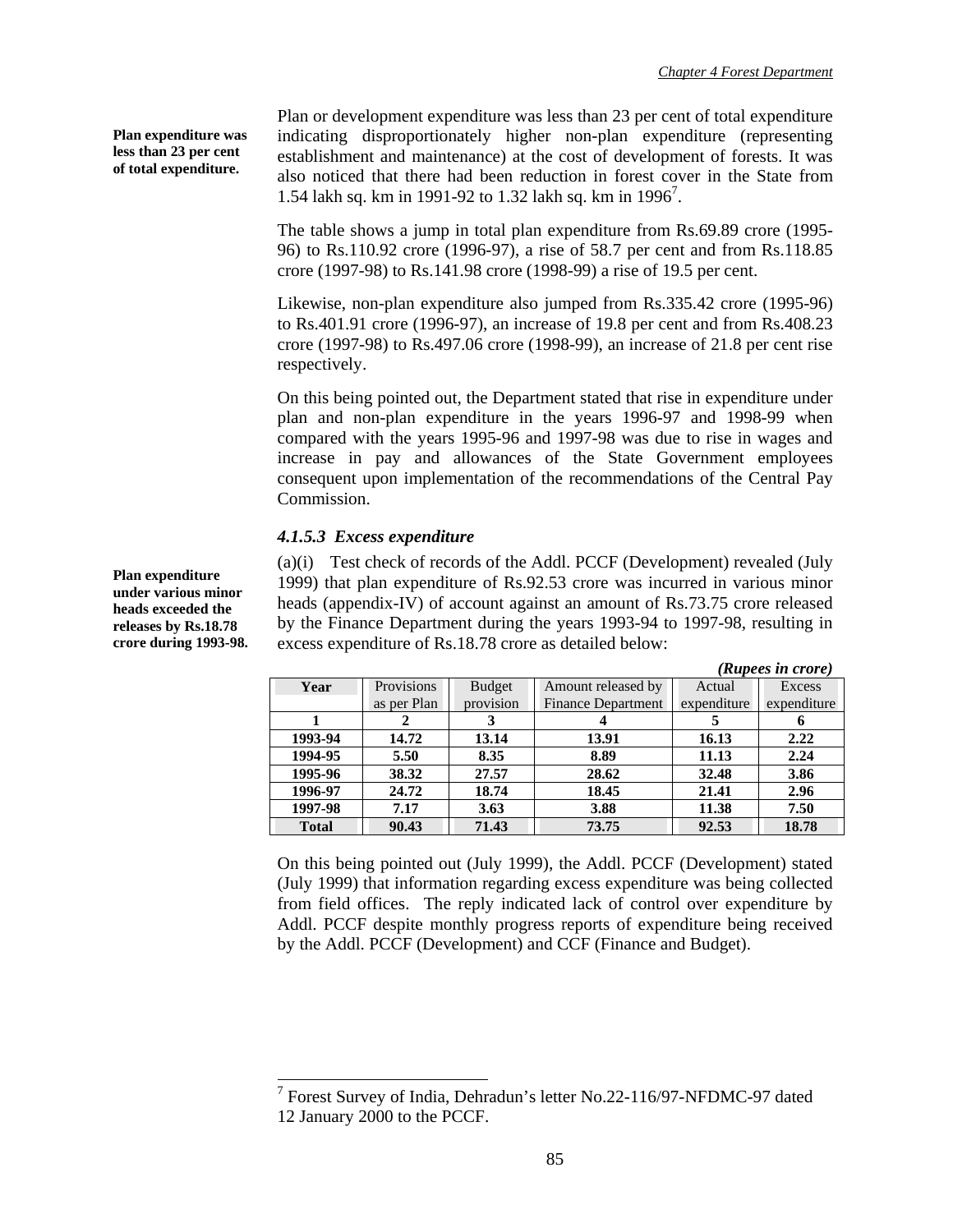**Non-plan expenditure under various minor heads exceeded the budget allotment by Rs.103.31 crore during 1996-2000.** 

(ii) Similarly test check of records of the CCF (Finance and Budget) revealed that non-plan expenditure of Rs.1047.66 crore was incurred under various minor heads (appendix-V) against the budget allotment of Rs.944.35 crore during 1996-97 to 1999-2000, resulting in excess expenditure of Rs.103.31 crore as detailed below: *(Rupees in crore)*

|              |                         |                           | (Kupees in crore) |
|--------------|-------------------------|---------------------------|-------------------|
| Year         | <b>Budget allotment</b> | <b>Actual expenditure</b> | <b>Excess</b>     |
|              |                         | (Non plan)                | expenditure       |
| 1996-97      | 339.12                  | 350.85                    | 11.73             |
| 1997-98      | 282.80                  | 286.55                    | 3.75              |
| 1998-99      | 17.20                   | 21.05                     | 3.85              |
| 1999-2000    | 305.23                  | 389.21                    | 83.98             |
| <b>Total</b> | 944.35                  | 1047.66                   | 103.31            |

(b) Appropriation Accounts for the years 1996-97 to 1998-99 pointed out that expenditure exceeded budget provisions under various minor heads of account by 50 to 678 per cent while there were abnormal savings in other minor heads of account by 36 to 100 per cent as shown in the appendix-VI. Despite significant variations being pointed out in the Appropriation Accounts of earlier years, the Department did not improve its budgetary planning and control.

(c) Expenditure was incurred by some DDOs far in excess of their allotment as mentioned below.

|     |                             |               | (Rupees in crore) |               |               |            |
|-----|-----------------------------|---------------|-------------------|---------------|---------------|------------|
| S.  | (Name of the unit) Head     | <b>Period</b> | Allot-            | <b>Actual</b> | <b>Excess</b> | Percentage |
| No. | of accounts                 |               | ment              | expen-        | expen-        | of excess  |
|     |                             |               |                   | diture        | diture        |            |
| (1) | (2)                         | (3)           | (4)               | (5)           | (6)           | (7)        |
| 1.  | [Addl. PCCF (WL) Bhopal]    | 1995-96 to    | 1.99              | 3.62          | 1.63          | 82         |
|     | 10-2406 General Scheme-     | 1997-98       |                   |               |               |            |
|     | <b>State Share</b>          |               |                   |               |               |            |
|     | 41-2406 Tribal area plan    | $-do-$        | 4.25              | 7.04          | 2.79          | 66         |
|     | (State Share)               |               |                   |               |               |            |
| 2.  | [CF Surguja]                | $-do-$        | 0.77              | 1.45          | 0.68          | 88         |
|     | 41-4475-social forestry     |               |                   |               |               |            |
|     | (plantation)                |               |                   |               |               |            |
| 3.  | [DFO(P) West Mandla]        | 1998-99       | 3.87              | 9.17          | 5.30          | 137        |
|     | 203-State trading in timber |               |                   |               |               |            |
| 4.  | [DFO(P) Raisen]             | $-do-$        | 0.68              | 1.31          | 0.63          | 93         |
|     | 203-State trading in timber |               |                   |               |               |            |
| 5.  | $[$ (DFO(G) Raipur)]        | 1996-97 to    | 0.26              | 0.49          | 0.23          | 88         |
|     | 110-Environmental forestry  | 1998-99       |                   |               |               |            |
| 6   | [DFO(G) Bilaspur]           | 1997-98 to    | 0.09              | 0.32          | 0.23          | 256        |
|     | 813-Working plan (Orange)   | 1998-99       |                   |               |               |            |
|     | area)                       |               |                   |               |               |            |
|     | <b>Total</b>                |               | 11.91             | 23.40         | 11.49         | 96         |

On this being pointed out, the DDOs generally stated that the excess expenditure was due to in-sufficient budget allotment and action was being taken for its regularisation. The replies are indicative of poor financial discipline by the DDO's and lack of monitoring and control by the CCF (Finance and Budget).

**While expenditure under some minor heads exceeded by 50 to 678 per cent, there were savings in some others ranging from 36 to 100 per cent.** 

**Expenditure incurred by 6 DDOs exceeded the allotment by Rs.11.49 crore.**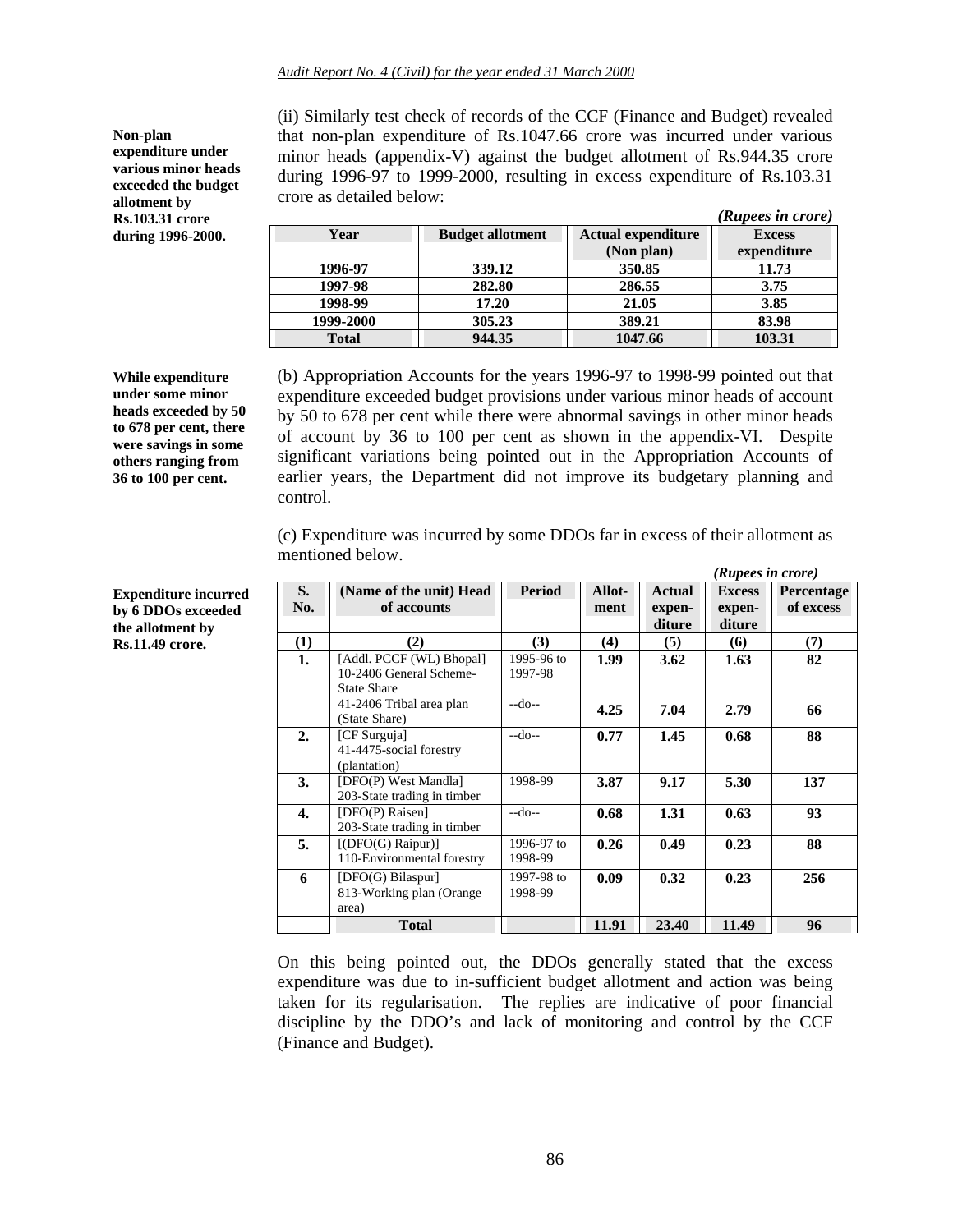### *4.1.5.4 Funds received for certain schemes incorrectly credited to forest remittances*

**Rs.1.23 crore was incorrectly credited to 8782-Remittance instead of 8443-Civil Deposits.** 

Test check of records of the DFO (General), Bilaspur, North Bilaspur and Director of Van Vihar, Bhopal revealed (April-May 1999) that amounts aggregating Rs.1.23 crore received during the years 1997-98 and 1998-99 from District Rural Development Agency (DRDA), Commissioner, Tribal Development and Zoo Authority of India, for the purpose of Sunishchit Rozgar Yojana, Baiga Development, relief work and development of Van Vihar respectively creditable to 8443-Civil Deposits were incorrectly credited to Major Head 8782-Remittances-103-Forest Remittances as detailed below:

| Year         | <b>Name of Division</b> | <b>Amount (Rupees in lakh)</b> |
|--------------|-------------------------|--------------------------------|
| 1997-98      | <b>Bilaspur</b>         | 38.90                          |
| 1998-99      | <b>Bilaspur</b>         | 32.11                          |
| 1997-98      | North Bilaspur          | 9.09                           |
| 1998-99      | North Bilaspur          | 14.49                          |
| 1997-98      | Van Vihar, Bhopal       | 28.05                          |
| <b>Total</b> |                         | 122.64                         |

Expenditure of Rs.1.13 crore incurred upto March 1999 by Bilaspur division (Rs.70.86 lakh including refund of Rs.6.15 lakh), North Bilaspur division (Rs.20.50 lakh) and Van Vihar, Bhopal (Rs.21.80 lakh) was irregularly withdrawn from major head 8782-Remittances and incorrectly charged against the sanctioned budget of Forest Department.

On this being pointed out, the Department stated that amounts received from DRDA and other Agencies were deposited under major head 8782- Remittances – 103- Forest Remittances as per directions issued by the Treasury Officer Bilaspur vide his letter No.3995 dated 5 December 1996 and Madhya Pradesh Goverment Finance Department, Bhopal Order No.1112/10- 2/89 dated 24 February 1989 respectively. The reply is not tenable as the Finance Department ordered (23 August 1994) that such receipts be credited to Civil Deposits.

### *4.1.6. Cash Management*

#### *4.1.6.1 Maintenance of cash book*

Forest Financial Rules provide that cash book should be written up daily and should contain a detailed record of daily transactions; amounts of cheques drawn should be entered in the cash book at once and the expenditure for which cheques are drawn should be charged to the appropriate heads of account.

Rs.71.01 lakh received from DRDA, Commissioner (Tribal) and Collector (Relief) during 1997-98 (Rs.38.90 lakh) and 1998-99 (Rs.32.11 lakh) by the DFO (General), Bilaspur on account of Sunishchit Rozgar Yojana, Baiga Development and relief work was not accounted for in the cash book as and when received i.e. in the months of November and December 1997, January to June and September 1998. Rs.65.53 lakh only was accounted for in cash book on 30 March 1999 and the balance amount of Rs.5.48 lakh received in

**Rs.71.01 lakh received between November 1997 and September 1998 were accounted for in the cash book in March and May 1999.**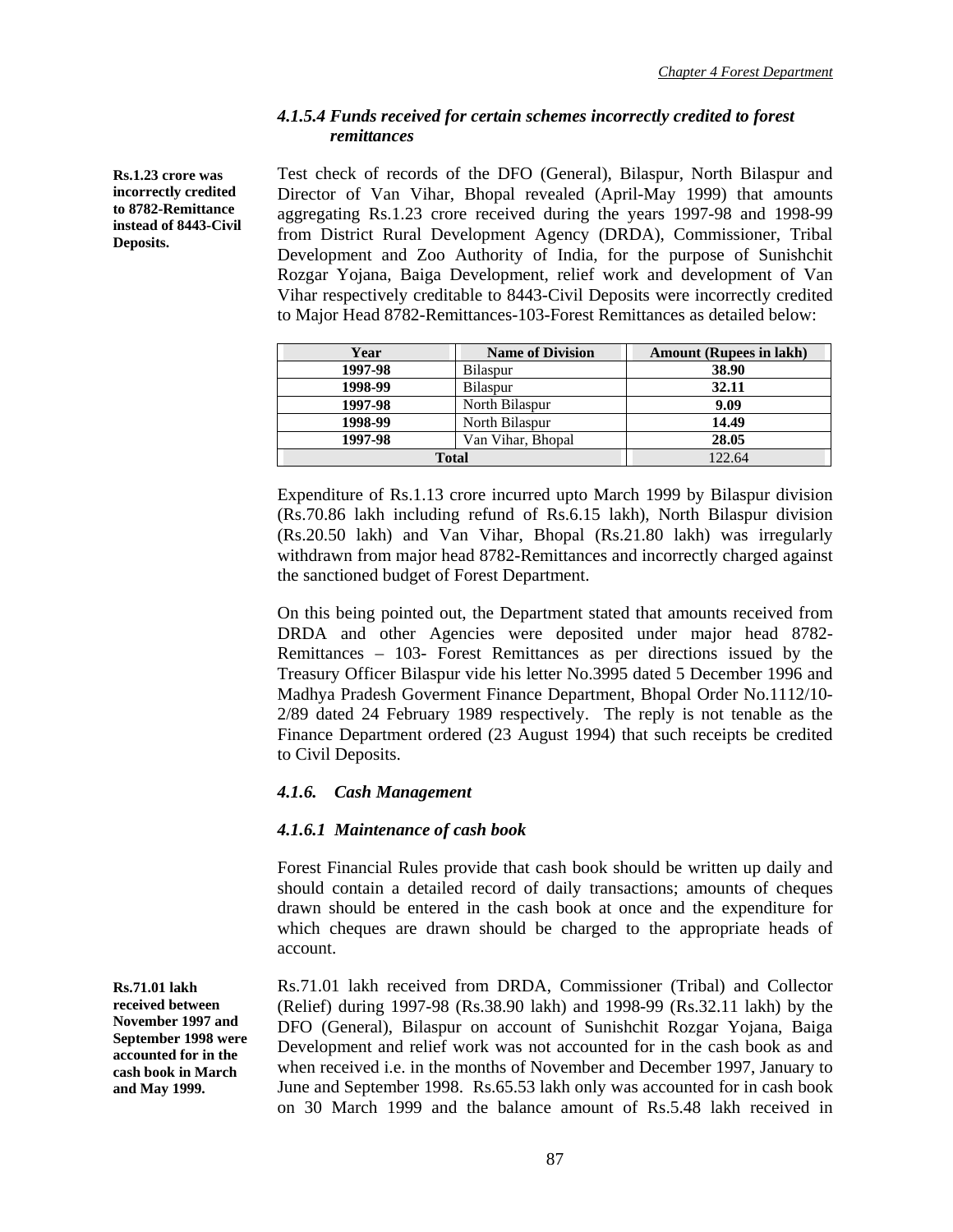November 1997 (Rs.3.83 lakh) and June 1998 (Rs.1.65 lakh) was accounted for in the cash book on 31 May1999.

#### *4.1.6.2 Retention of excess cash balance*

As per the PCCF's circular (July 1996) and the Forest Financial Rules, the Range Officer, Head Clerk and Superintendent of the Additional Principal Chief Conservator of Forests can keep closing cash balance of Rs.20,000, Rs.2,000 and Rs.750 respectively.

Test check of records of the DFO (General), Rajnandgaon and Vidisha, DFO (Working Plan), Bilaspur and Additional Principal Chief Conservator of Forests (Wild Life), Bhopal revealed (October 1997 to February 2000) that Range Officers and Head Clerks kept closing balance in excess of the prescribed limits ranging from Rs.2309 to Rs.12,09,995 for months together during the period from October 1995 to February 1999. Out of closing balance of Rs.12,09,995 of July 1997, the Range Officer, Rajnandgaon disbursed Rs.8,89,217 in August 1997 on encashing the cheque for Rs.12 lakh, leaving a closing balance of Rs.3,20,778, which was disbursed only in October 1997.

On this being pointed out, the DFO, Rajnandgaon stated (October 1997) that required amounts were made available to Range Officers for sanctioned works. DFO, Vidisha stated (February 2000) that excess balance was kept to meet contingent expenditure. DFO (Working Plan), Bilaspur stated (May 1999) that a warning has been given to the Head Clerk for keeping excess cash balance. Addl. PCCF (Wild Life), Bhopal stated (April 1999) that the Government has been requested to revise the limit. As keeping of funds beyond the limit was not permissible, the replies were not tenable.

### *4.1.6.3 Unnecessary retention of funds by Government and avoidable payment of interest thereon*

Madhya Pradesh Laghu Vanopaj Sangh (a co-operative society) received interest bearing loans from National Co-operative Development Corporation (NCDC), New Delhi, through Government of Madhya Pradesh, Forest Department. Repayment of loan instalment along with interest due on such loan was required to be made to NCDC on the dates prescribed. Since interest is calculated from the date of payment of loan, it was to be quickly passed on to loanee for its timely utilisation for the purpose for which it was taken.

Test check of records of the office of the Addl. PCCF (Development), Bhopal, revealed (September 1997 and November 1998) that loans of Rs.24.44 lakh and Rs.8 crore were released by NCDC, New Delhi on 26 March 1996 and 30 March 1996. Rs.8 crore received on 3 April 1996 was deposited under "8443– Civil deposit" on 9 April 1996 and paid to the Sangh only on 14 March 1997; thus the funds were retained by the Government for nearly a year.

A bank draft issued by NCDC, New Delhi on 26 March 1996 against the loan of Rs.24.44 lakh was misplaced/lost. The amount was also deposited under the head "6003" Internal debt of State Government on 29 April 1998 after

**Cash balances upto Rs.12.10 lakh were retained by Range Officers in violation of Financial Rules.** 

**Unnecessary retention of Rs.8.24 crore resulted in avoidable payment of interest of Rs.93.57 lakh.**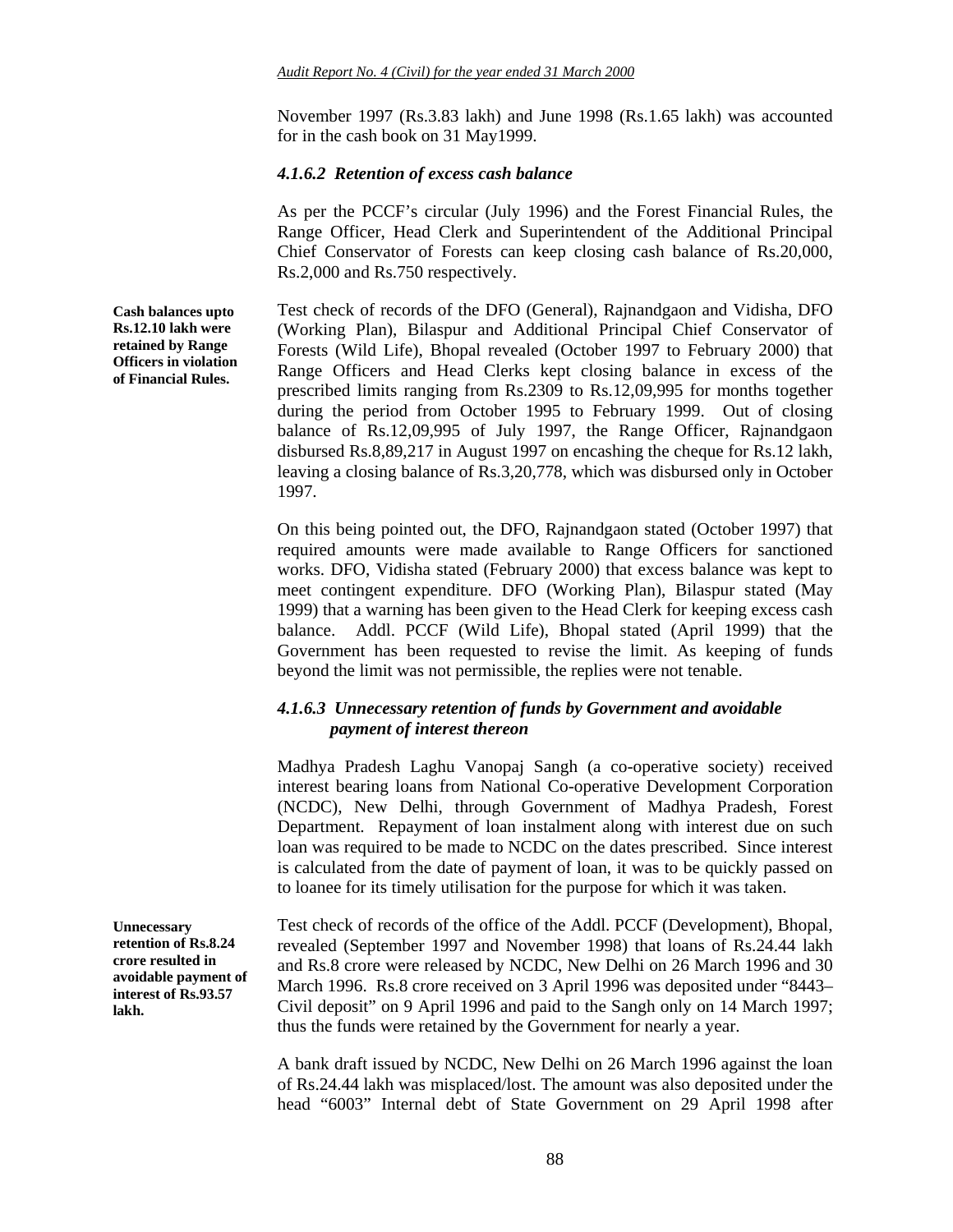obtaining a duplicate bank draft from NCDC, New Delhi on 31 March 1998 i.e. after a lapse of two years.

The interest on above loans amounting to Rs.90.09 lakh and 3.48 lakh was paid by Government to NCDC, New Delhi on due dates viz. 5 December 1996 and 4 December 1997 respectively. This included avoidable payment of interest amounting to Rs.5.91 lakh on the misplaced bank draft.

Thus, the delayed payment of loan to the Sangh resulted in avoidable expenditure of Rs.93.57 lakh.

On this being pointed out, the Addl. PCCF (Development) stated (September1997/November 1998) that the action on payment of interest was taken as per the sanction accorded by Government. The reply is not tenable, as the payment of interest to NCDC was avoidable.

#### *4.1.6.4 Collection of revenue*

#### *System of revenue forecasting*

The targets for collection of revenue were fixed on the basis of actual receipts of past 12 months (8 months of previous financial year and 4 months of current financial year) as shown below:

|              |                 |                |              | (Rupees in crore) |
|--------------|-----------------|----------------|--------------|-------------------|
| Year         |                 | <b>Revenue</b> |              |                   |
|              | <b>Budgeted</b> | Actual         | $Excess(+)/$ | <b>Percentage</b> |
|              |                 |                | Shortfall(-) |                   |
| 1993-94      | 500.00          | 492.11         | (-) 7.89     | 1.58              |
| 1994-95      | 481.00          | 523.14         | $(+)$ 42.14  | 8.76              |
| 1995–96      | 501.15          | 573.84         | $(+)$ 72.69  | 14.50             |
| 1996–97      | 525.50          | 559.61         | $(+)$ 34.11  | 6.49              |
| 1997–98      | 605.00          | 625.85         | $(+)$ 20.85  | 3.45              |
| 1998-99      | 617.00          | 507.60         | $(-)$ 109.40 | 17.73             |
| 1999-2000    | 500.00          | 315.28         | $(-)$ 184.72 | 36.94             |
| <b>Total</b> | 3729.65         | 3597.43        |              |                   |

The total revenue of Rs.3597.43 crore during those 7 years was received from state trading in timber (Rs.2415.23 crore), tendu patta and other minor forest produce including sal seeds (Rs.383.02 crore), bamboo (Rs.257.89 crore), and from other sources (Rs.541.29 crore). There were major shortfalls of Rs.109.40 crore and Rs.184.72 crore in revenue realised during the years 1998-99 and 1999-2000 respectively. The Department attributed the shortfall in revenue in 1998-99 to appropriation of gross profit on revenue realised from tendu patta to societies and decline in sale price due to fall in quality of forest produce and in 1999-2000 due to ban on felling of trees and movement of timber by the Supreme Court from December 1999. The revenue targets were scaled down from Rs.617 crore in 1998-99 to Rs.500 crore in 1999-2000, a reduction of 18.96 per cent. However, the actual revenue realised (Rs.315.28 crore) fell short of the scaled down budget by 36.94 per cent. Test check of records of forest receipts during 1998-99 revealed loss of revenue aggregating

**There were shortfalls in revenue of Rs.109.40 crore in 1998-99 and Rs.184.72 crore in 1999-2000.**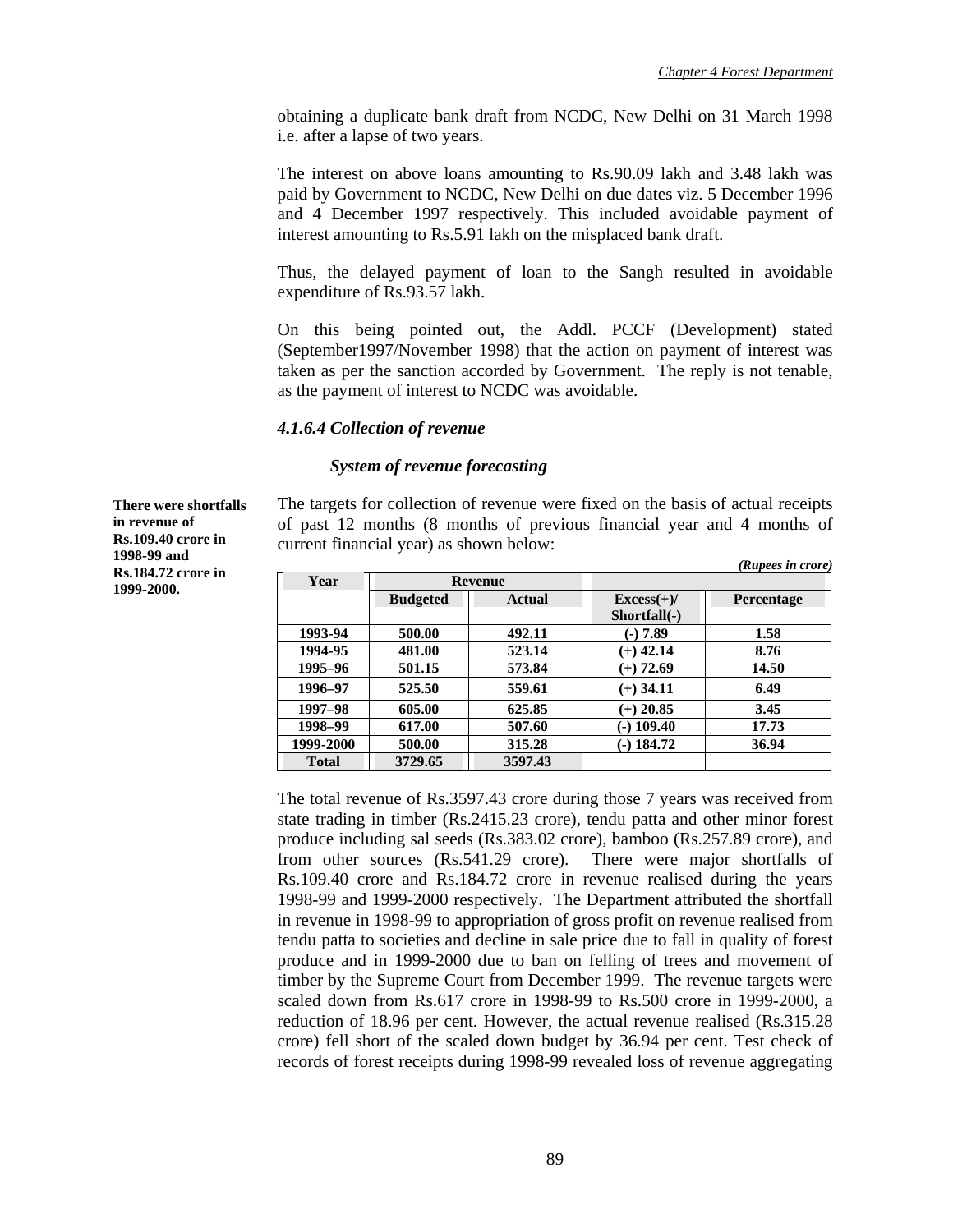Rs.179.56 crore<sup>8</sup>, broadly on account of shortage/discrepancies in accounts (Rs.10.50 crore); non-disposal of timber (Rs.0.67 crore); accumulation of stores (Rs.22.48 crore); non-recovery of penal interest and sales tax (Rs.5.69 crore); sale below upset price (Rs.1.34 crore); non-exploitation of forest produce (Rs.111.24 crore) as per working plan; non-transportation of forest produce (Rs.2.64 crore); and other (25 crore). Similarly, test check revealed a revenue loss of Rs.559.16 crore as detected during 1999-2000, out of which Rs.249 crore pertain to collection and disposal of tendu patta and Rs.90 crore on supply of forest produce to forest based industries (detailed in the Report of the Comptroller and Auditor General of India for the year ended 31 March 2000 (Revenue Receipts)).

(a) The MP State Minor Forest Produce (Trade and Development) Cooperative Federation (Federation) acts as an agent of the Government and 80 District Union under the Federation supervise the work of collection and sale of minor forest produce being done by 1947 cooperative societies. As a result of the State Government's decision of May 1998 to distribute the net sale proceeds to the cooperative societies with effect from 1998-99, revenue on account of minor forest produce no longer accrued to Government. The total expenditure of Rs.639.04 crore in the year 1998-99 exceeded the total revenue collection of Rs.507.60 crore indicate that the Department could not meet its working expenses from its resources. Thus the Department is no longer self sustaining since the year 1998-99.

(b) Under the Madhya Pradesh Karadhan Adhiniyam 1982 (effective from 15 July 1984), forest development cess is levied at the rate of two percent on sale or supply of forest produce by the Forest Department. The Adhiniyam provides that the cess collected in a particular year is to be utilised in the subsequent year on social forestry, afforestation, re-forestation, rehabilitation of forests or any other purpose connected with the development of forests. Test check (July 1999) of records of the CCF (Finance and Budget) revealed that out of Rs.103.78 crore realised as cess during 1985-86 to 1997-98, Rs.67.70 crore only was released by the State Government during those years. The remaining amount of Rs.36.08 crore was not made available for forest development, the purposes for which it was levied.

It was further observed that the Federation collected forest development cess of Rs.59.95 crore between 1992-93 and 1998-99 but Rs.27.11 crore was only deposited in the Government account, leaving a balance of Rs.32.84 crore with the Federation.

(c) MP Forest Development Corporation was formed in 1975–76 as a State Government Company. As per Government of Madhya Pradesh order dated 14 November 1979, the net revenue surplus from the working of forest areas was to be paid to Government as lease rent and the Corporation was entitled to a commission of 2 percent on total revenue. The correct position of Government dues was, however, not ascertained either by the PCCF or by the Government. Revenue of Rs.59.81 lakh creditable to the Government account

**Government's decision to distribute the net sale proceeds to cooperative societies resulted in Department losing its self sustaining nature.** 

**Out of Rs.103.78 crore realised as cess, Rs.67.70 crore only were released by Government retaining Rs.36.08 crore.** 

<sup>&</sup>lt;sup>8</sup> Paragraph 7.1 of the Report of the Comptroller and Auditor General of India for the year ended 31 March 1999, No. 1 (Revenue Receipts).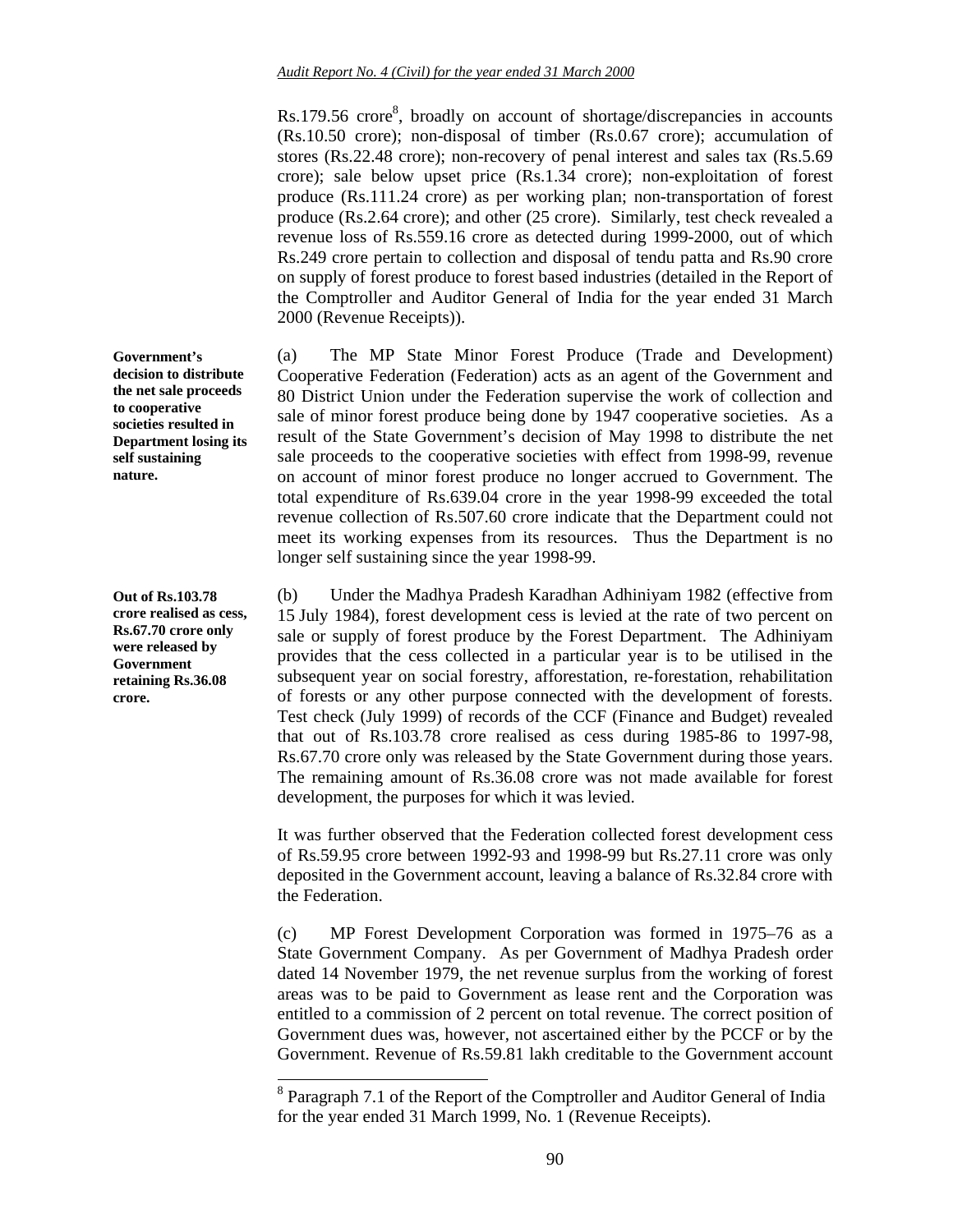for the year 1991–92 was credited to the Corporation. This was pointed out (July 1997) in the comments of the Comptroller and Auditor General of India on the accounts of the Corporation under Section 619 (4) of the Companies Act 1956. Similarly, the Corporation charged a commission of Rs.44.25 lakh for the year 1992-93 although a commission of Rs.18.97 lakh only was due. The charging of excess commission amounting to Rs.25.28 lakh was pointed out (January 1998) in the comments of the Comptroller and Auditor General of India under Section 619 (4) of the Act ibid.

**Arrears of forest revenue of Rs.54.03 crore included Rs.24.10 crore outstanding for more than 5 years.** 

(d) CCF (Finance and Budget) intimated (July 1999) that arrears of forest revenue pending for recovery at the end of March 1999 amounted to Rs.54.03 crore, of which Rs.24.10 crore was outstanding for more than 5 years. It was intimated that action for recovery of Rs.17.82 crore as arrears of land revenue was being taken, recoveries of Rs.9.96 crore were stayed by judicial authorities/Government and balance amount of Rs.1.09 crore was likely to be written off. The position regarding the remaining amount of Rs.25.16 crore was, however, not intimated.

Test check (February 1999) of records of Surguja circle revealed that out of total outstanding revenue of Rs.5.43 crore at the end of March 1998, Rs.4.54 crore was outstanding since 1982-83 against MP State Marketing Federation, a co-operative society appointed by the Government as its agent for collection and marketing of tendu patta. No effective action was taken to recover the amount.

# *4.1.6.5 Forest advances*

# *(i) Non adjustment of forest advances*

Prior to June 1990, Range Officers could incur expenditure without the bills being pre-passed by the Sub-Divisional Forest Officers. Vouchers found to be unauthorised/inadmissible later on could be disallowed either permanently, needing recovery, or temporarily, needing investigation. The amounts involved were booked as advances till cleared or recovered from the officials concerned. The Government revised (June 1990) the system with effect from July 1990 whereby cheques were to be drawn only for the amount for which work was executed and certified by the Sub-Divisional Forest Officers. The cases of temporarily disallowed vouchers for the period prior to July 1990 were required to be finalised within a period of three months i.e. by 30th September 1990.

Test check of records in the office of the PCCF revealed (December 1998) that disallowed vouchers amounting to Rs.2.19 crore (permanently disallowed: Rs.0.69 crore and temporarily disallowed: Rs.1.50 crore) were pending for settlement. Apart from vouchers of Rs.1.15 crore drawn prior to July 1990 this included vouchers for Rs.1.04 crore (permanently disallowed: Rs.37.11 lakh and temporarily disallowed: Rs.67.34 lakh) drawn after June 1990. Drawals after June 1990 contravened departmental instructions of June 1990 referred to above. 3241 of the disallowed vouchers amounting to Rs.31.28 lakh (1297 permanently disallowed vouchers for Rs.8.77 lakh and 1944

**Disallowed vouchers for Rs.2.19 crore pending for settlement included Rs.1.15 crore prior to July 1990.**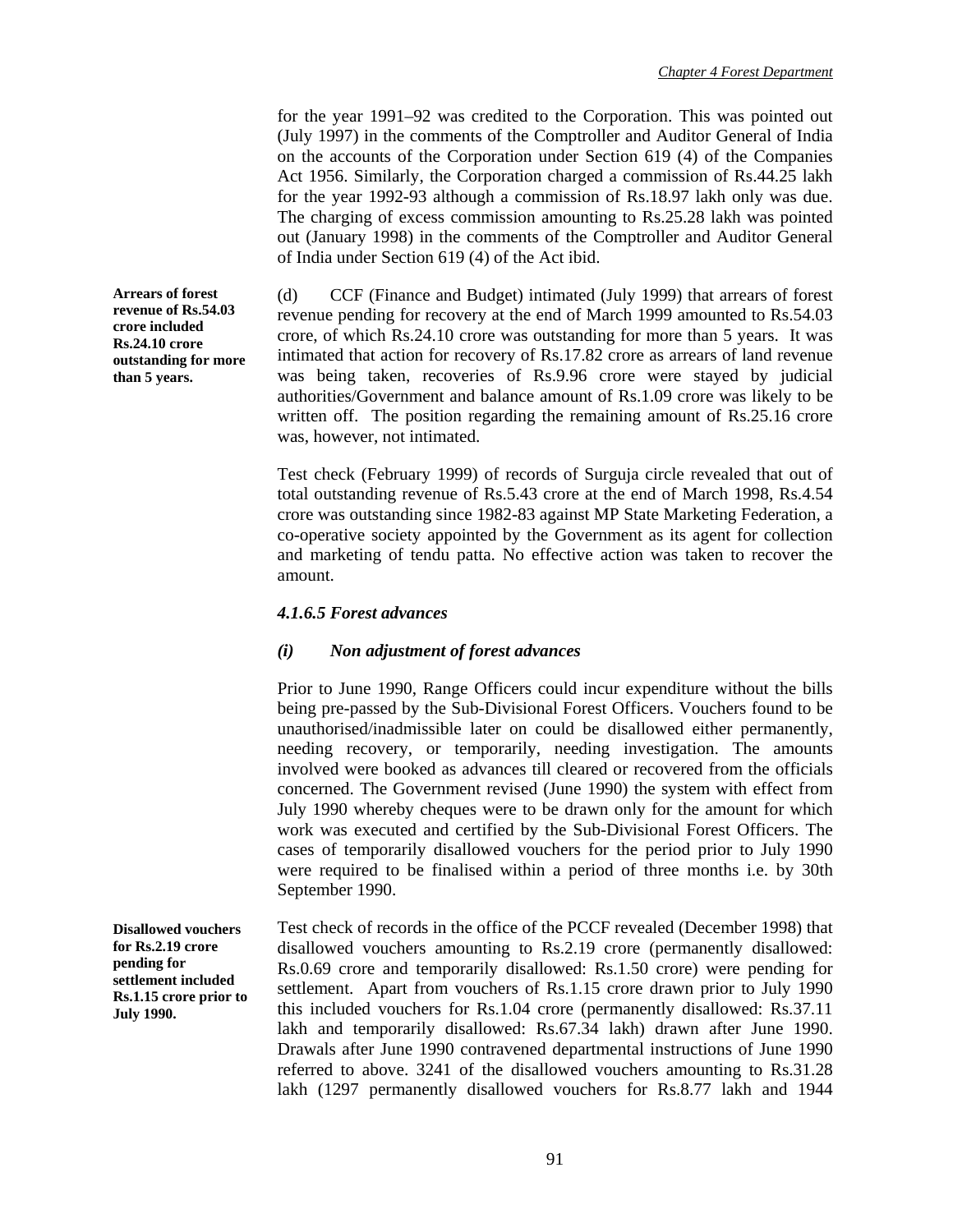temporarily disallowed vouchers for Rs.22.51 lakh) were not available with the concerned units.

On this being pointed out (December 1998), the PCCF stated (December 1998) that the DFOs/CFs concerned were instructed to expedite settlement of disallowed vouchers and also to find out missing vouchers or prepare duplicate copies thereof. The reply indicated that the PCCF was unable to get his instructions of June 1990 implemented effectively by his own field offices for more than 8 years, which needed corrective action by Government.

#### *(ii) Irregular cash transfer of forest advances*

According to the Department's instructions (June 1990) effective from 1 July 1990, cheques would be issued to Range Officers only for the amount for which work was executed and certified by the Sub-Divisional Forest Officers. No cash transfer for forest works were to be made from one Range Officer to another.

Test-check of records of General Division, Raipur revealed (April 2000) that during December 1996 to December 1999 unauthorised cash transfers amounting to Rs.35.61 lakh were made by the Range Officers/Head Clerk to each other, which was not permitted. A Head Clerk of the division used to perform the duties of a Range Officer in regard to receipt of forest advance and transferred cash to other Range Officers for forest works without authority and beyond his prescribed duties.

On this being pointed out (April 2000), the DFO stated that the cash transfers by the head clerk were allowed in special circumstances. The reply is not tenable as such cash transfers violated departmental instructions.

#### 4.1.6.6 Remittance

#### *(i) Non–reconciliation of remittances into treasury*

Rules 501 to 505 and subsidiary rules 52 to 58 of Madhya Pradesh Treasury Code Vol-I and rules 11(i) to (iv) and 55 of Forest Financial Rules provide that all revenue received should be paid immediately into the treasury. A consolidated treasury receipt (CTR) in form MPTC-58 for the forest remittances received and credited during the month is required to be furnished by the Treasury Officer on the first day of the ensuing month to each of the forest officers dealing with the treasury. On receipt, the CTR is to be compared with the postings in the cash book and the DFO is to satisfy himself that the amounts remitted were actually credited into the treasury/bank. He must also see that the checks and control exercised are adequate to prevent loss by fraud, embezzlement or neglect. Test check revealed that:

**(a)** Reconciliation of CTR figures with those of cash book was heavily in arrears, giving room for serious financial irregularities remaining undetected. As a result of such non-reconciliation, embezzlements of Rs.1,17,600 and Rs.406102 that took place in North Surguja and General Raigarh divisions remained undetected till May 1993 and January 1995 respectively.

**Unauthorised cash transfers of Rs.35.61 lakh were made by Range Officer and Head clerk.**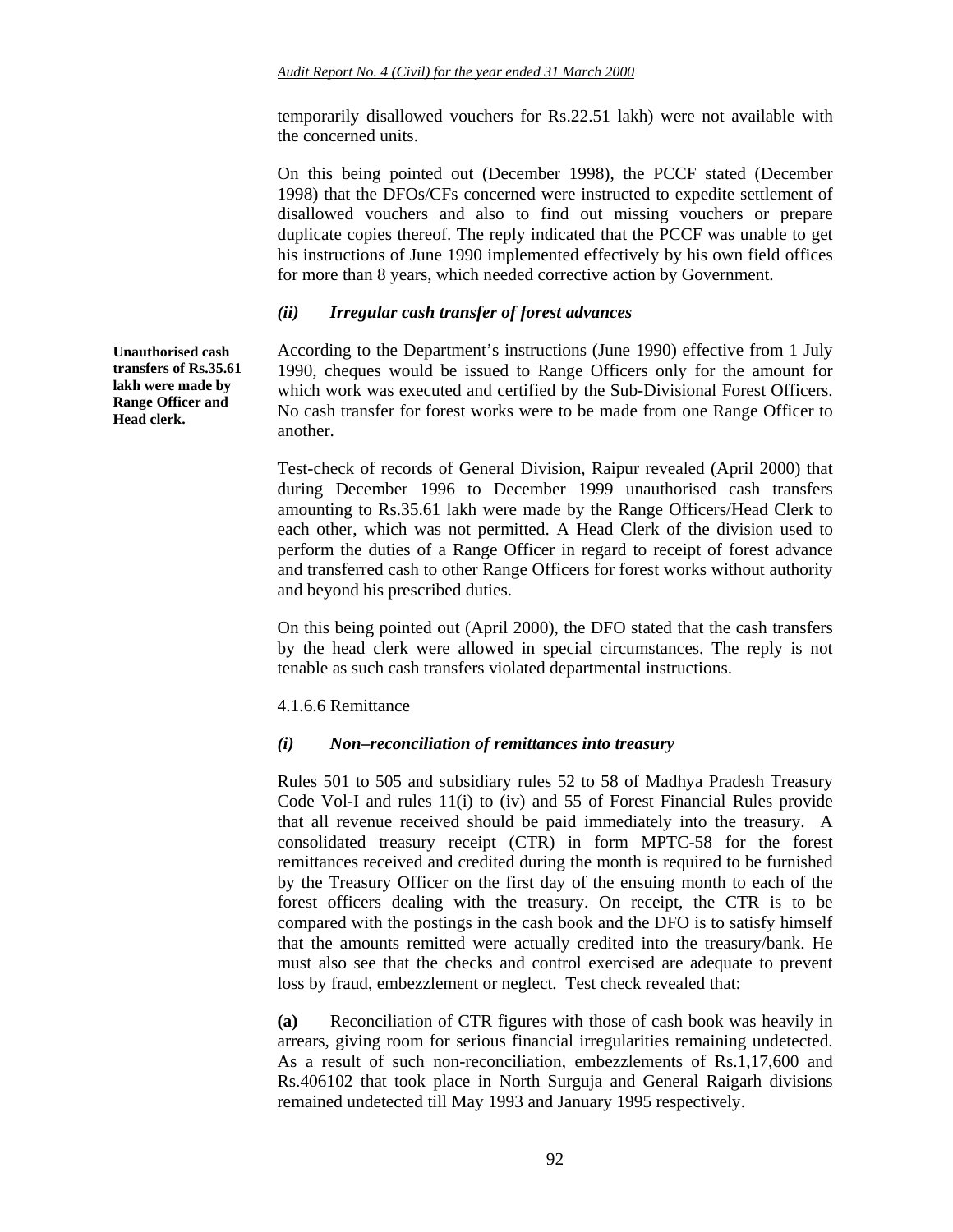**(b)** In 27 divisions, amounts aggregating Rs.1.38 crore for the different periods from 1960-61 to 1998-99 were shown in cash book as deposited in the concerned treasury but the division-wise monthly CTRs received from the treasury did not show those amounts as deposited in the particular month. This shows that those amounts were either mis-classified by the treasury or embezzled. Despite such serious implications no action to investigate and set right the differences was taken by any of the divisions. Similarly Rs.5.50 crore shown by the treasury in the monthly CTRs of 26 divisions between 1960-61 and 1998-99 but not shown in the cash book of the division as deposited in that month into the treasury remained unreconciled.

A test check of the records of four forest divisions (General: Bilaspur, North Bilaspur, Korba, Social Forestry, Bilaspur) dealing with Bilaspur treasury for the period from 1994-95 to 1998-99 revealed that out of remittances of Rs.73.57 lakh appearing in the divisional cash book, Rs.33.32 lakh were found to have been shown in the CTRs of the division or other divisions. Similarly, out of remittances of Rs.1.67 crore appearing in the CTRs of the division, Rs.81 lakh were found to have been pertaining to the division or pertaining to other divisions as per their cash book. On this being pointed out, these were adjusted in the relevant divisional records. Details may be seen in appendix-VII  $(i)$  and  $(ii)$ .

# *(ii) Delay in remittance*

As per rule 11 (v) (a) & (b) of Forest Financial Rules read with rule 47 ibid cheques or bank drafts accepted from private parties in payment of Government dues should be treated as cash and entered as such in the cash book. These should be remitted to the treasury on the day of receipt or at the latest on the next working day of the treasury.

Test check of records of the DFOs (Production), South Seoni and Dhamtari and Director, Van Vihar, Bhopal revealed (April-May 1998 and April 1999) that in case of 126 bank drafts/cheques amounting to Rs.7.35 crore, there were delays ranging from 10 days to more than two months in their remittances in treasury.

On this being pointed out (April-May 1998 and April 1999), both the DFOs stated that due to heavy work load there were delays in the remittances. As the delays violated the rule, the reply is not tenable. The reply of Director of Van Vihar, Bhopal was not received.

### *(iii) Embezzlement of Cash*

Test check of records of DFOs (General), Durg (January 1996) and South Surguja (April 1996) revealed that amounts of Rs.2,76,109 (received through money receipts from May 1991 to July 1993) and Rs.7,12,949 (October 1993 to August 1995) being sale proceeds of Nistar $#$  material in Nistar depots of

**Delays ranging from 10 days to more than 2 months were noticed in remittances of Rs.7.35 crore.** 

**Rs.1.38 crore deposited in the treasuries did not appear in the CTRs and Rs.5.50 crore shown in the CTRs did not appear in divisional cash books.** 

**Rs.9.89 lakh were embezzled by officials in 2 divisions.** 

<sup>#</sup> Nistar means forest produce (bamboo, poles etc.) supplied at the concessional rate to the villagers and basods for their own needs residing within 5 km radius of the forest.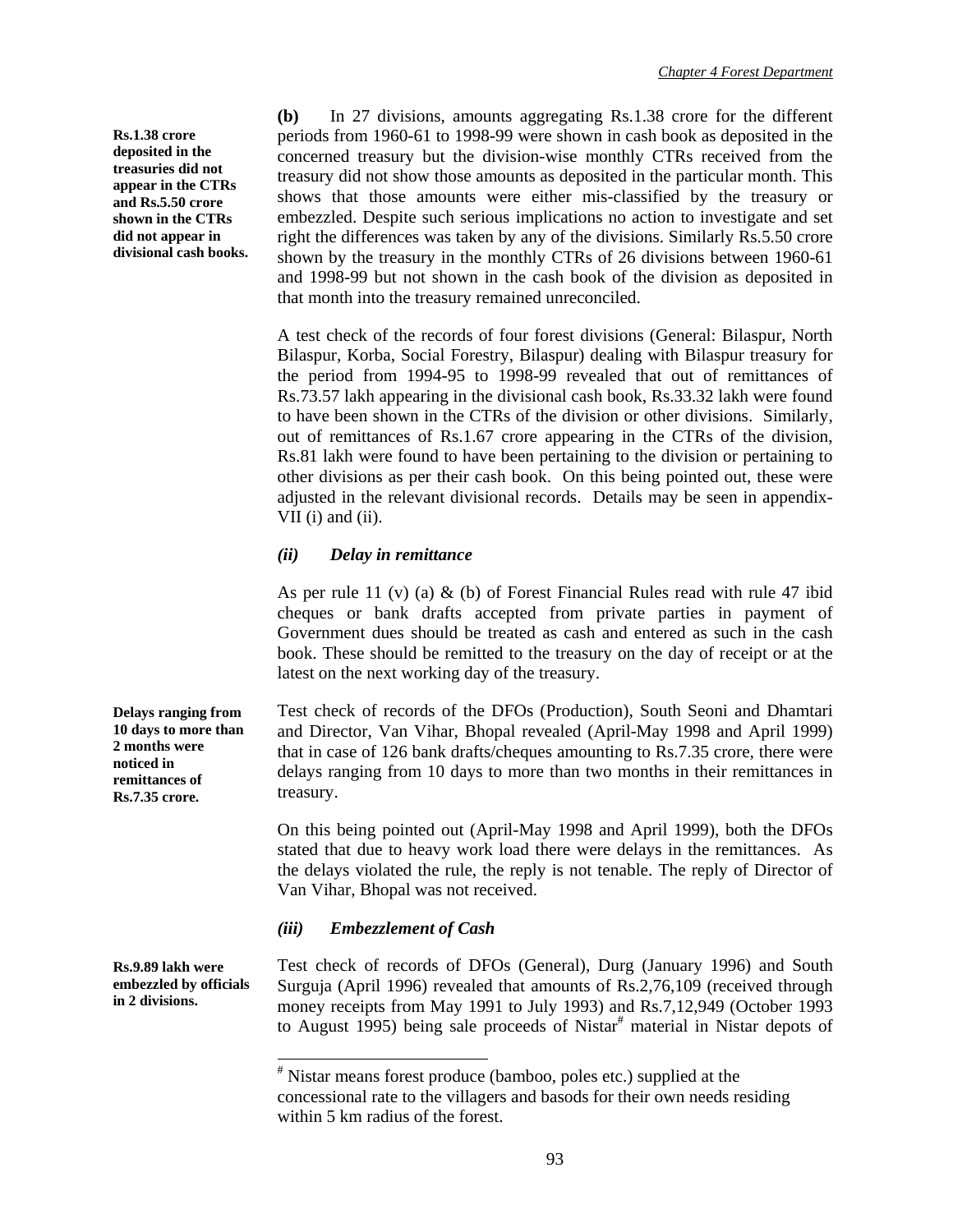Bemetara and Surajpur ranges respectively, were neither entered in the cash book nor remitted into treasury and were embezzled by the officials. Out of the amount of Rs.7,12,949, Rs.3,00,089 has been calculated as loss due to embezzlement of sale proceeds in the case of Surajpur range by the South Surguja division. The position of the remaining amount of Rs.4,12,860 was stated to be under investigation. While the case was brought to the notice of the DFO in early 1996, neither loss cases had been prepared and sent to the Head of the Department/Accountant General nor any effective action was taken to complete the investigation and recover the amounts from the defaulting officials so far (November 2000). No responsibility was fixed for this case.

On this being pointed out (January, April 1996 and February 2000), the DFO (General), Durg stated (November 2000) that Rs.2,08,066 had already been recovered from the defaulting officials upto October 2000 and remaining amount of Rs.68,043 was being recovered. He further stated that one defaulting official was dismissed from service, two increments of one official and one increment of another were stopped as a disciplinary action. The DFO, South Surguja stated (November 2000) that the defaulting official had been suspended and departmental enquiry was in progress. The reply indicated that the serious financial impropriety of embezzlement of Rs.7,12,949, reported 4 years back had not received appropriate attention. Effective action to recover the amount and to complete the enquiry and penalize the guilty officials had not been taken.

#### *4.1.7 Maintenance of initial accounts and reconciliation*

#### *4.1.7.1 Delay in submission of monthly accounts*

As per Rule 219 read with 225 of Forest Financial Rules, monthly accounts are required to be submitted to the Accountant General (A&E) by the 12 of the following month. In case of possible delay due to special circumstances, reasons thereof should be intimated in advance.

During 1998-99, 2195 out of 2594 accounts were received with delays ranging between 1 and 19 days, despite such delays being pointed out by the office of the Accountant General (Accounts and Entitlements) (AG (A&E)) to PCCF monthly through demi-official letters. Due to such delays 45 accounts remained un-incorporated in the relevant months in that accounting year. No division intimated reasons for the delay.

#### *4.1.7.2 Omission of classification in the monthly cash accounts*

**(i)** Vouchers received with the accounts either did not contain classification/complete classification (such as grant no., plan/non-plan,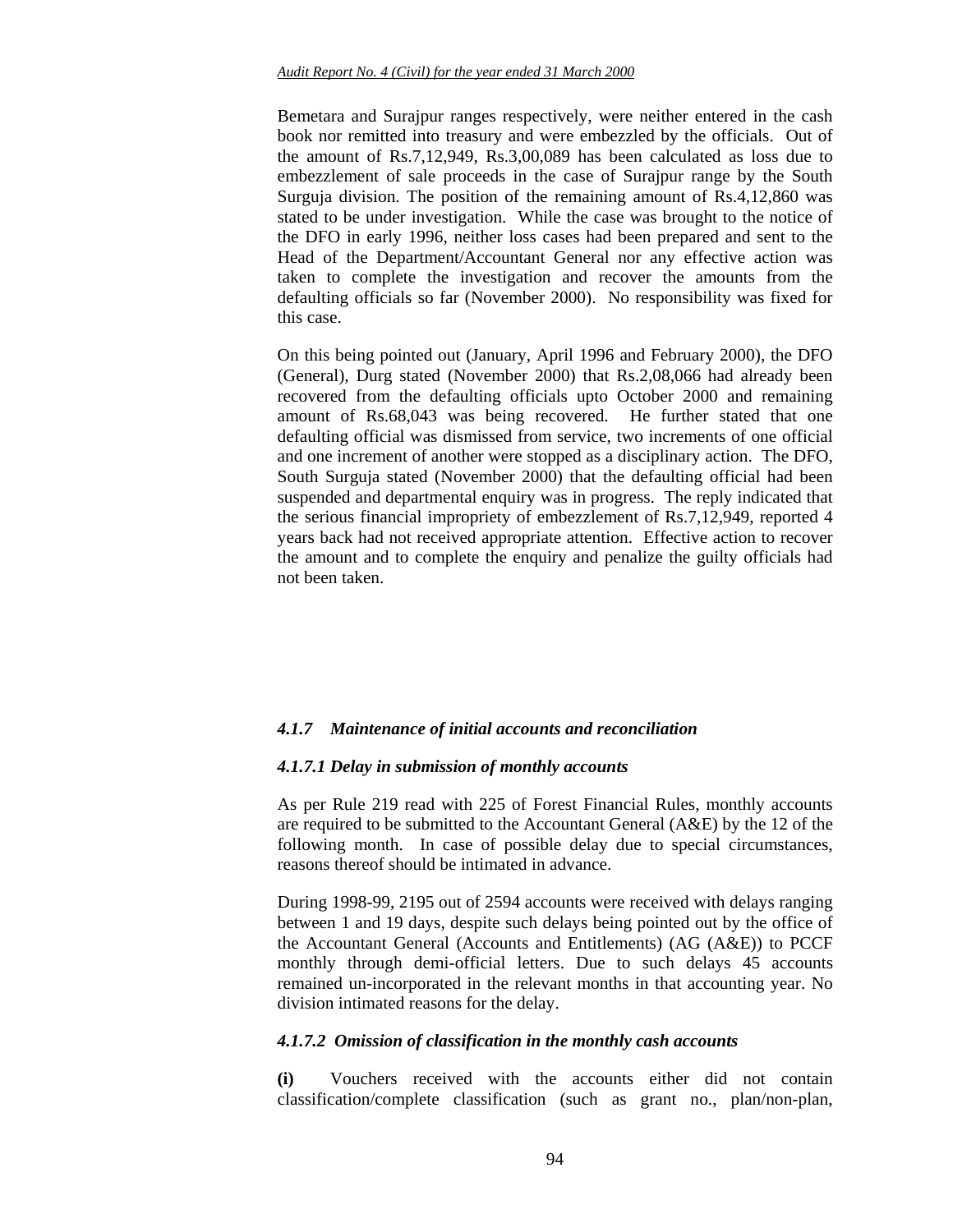voted/charged, head of accounts, minor head, sub-head and detailed head) due to which proper accounting according to budget heads could not be ensured in the office of the AG (A&E).

**(ii)** Annual review on working of Forest Department for the year 1998-99 prepared by the AG (A&E) revealed that instead of original vouchers relating to the pay and allowances of the establishment, certified copies thereof are sent with monthly accounts despite the irregularity being pointed out from time to time.

# *4.1.7.3 Non-reconciliation of Accounts*

To enable the controlling officers to exercise proper control over the expenditure, standing instructions of the Government provide for quarterly reconciliation of the expenditure booked by the AG (A & E). Reconciliation for the last quarter of the year is to be carried out well before the close of the accounts for the year. In 1998-99 and 1999-2000, no reconciliation was done by 13 and 5 Divisions and only partial reconciliation was done by 20 and 6 Divisions, respectively.

Non-reconciliation of expenditure figures by the Department dilutes budgetary control and may result in non-detection of frauds, defalcation, if any.

# *4.1.7.4 Irregular operation of Personal Deposit Account*

Rs.6.99 crore was lying in 22 divisions under major head 8443-Civil Deposit – 106- Personal Deposit Account (PDA) at the end of the year 1997-98. Test check (April-May 1999) of records of six divisions revealed that out of Rs.5.38 crore deposited by the six divisions, Rs.34.22 lakh only was withdrawn from PDAs by three divisions whereas the other three divisions did not withdraw any amount. Rs.5.04 crore were thus lying unutilised at the end of March 1999 from 1986-87 onwards as shown in Appendix-VIII.

 **(a)** Subsidiary rule 543 of MP Treasury Code Vol-I stipulates that the PDA created by debit to the consolidated fund of the State shall be closed by minus debit at the end of the financial year. The PDA may be opened again in the next year, if necessary, in the usual manner. In case the PDA is not operated for three years continuously the Treasury Officer should enquire in writing, from the Administrator of the PDA as to why the balance thereof be not deposited in Revenue Deposit. In case a satisfactory reply is not received, the Treasury Officer should deposit the balance in Revenue Deposit after observing the prescribed formalities.

The above provisions were, however, not observed in case of PDAs of above six divisions which were neither closed/opened each year after their opening in 1984-85 nor were the balances lying therein deposited in Revenue Deposit. Non-observance of these provisions resulted in heavy balances lying in the PDAs for long periods.

**(b)** In case of Morena Division (General) amounts of Rs.10,000 and Rs.50,000 received from District Rural Development Agency in February

**Rs.6.99 crore were lying unutilised in Personal Deposit Accounts of 22 divisions.**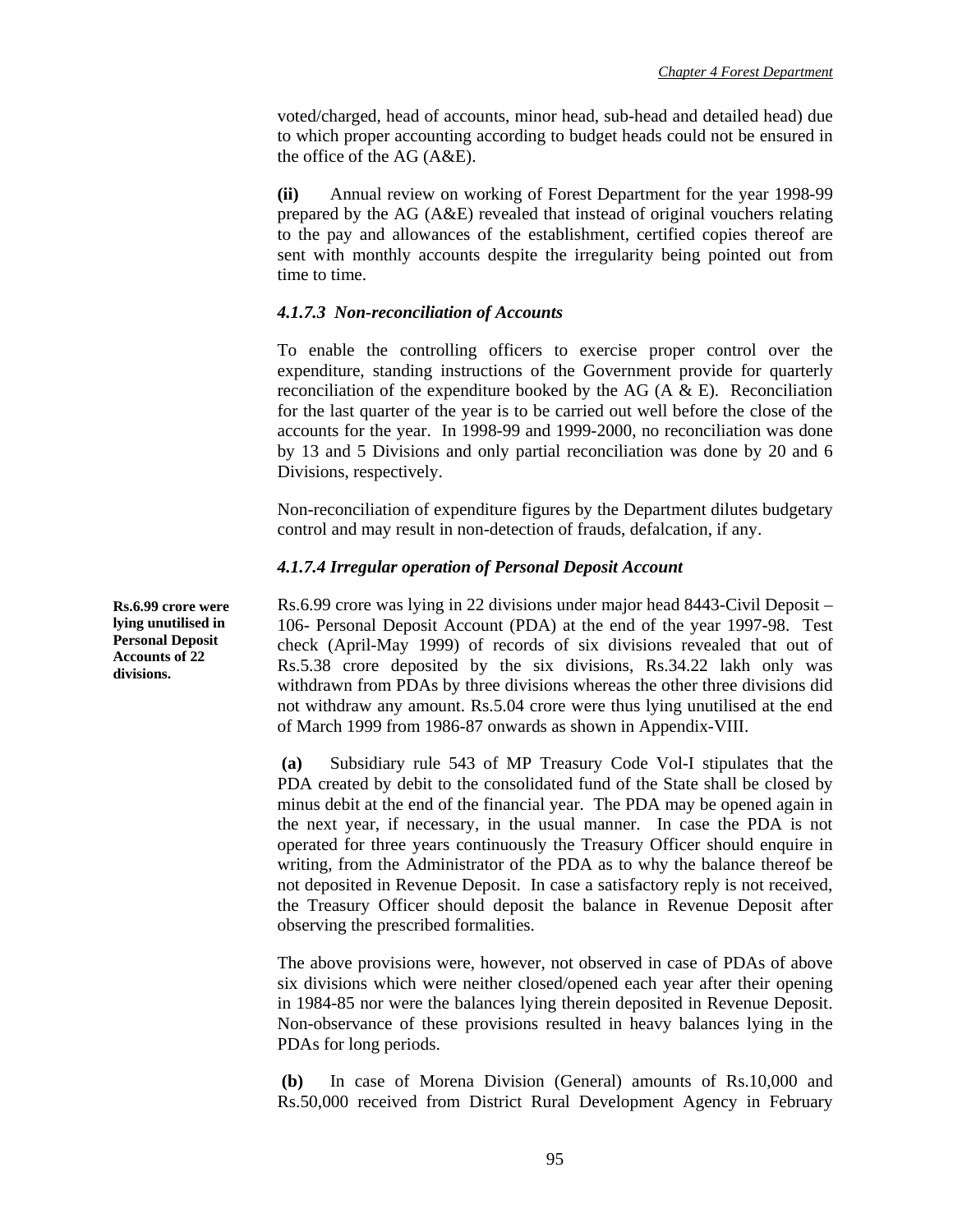1988 and May 1988 respectively were shown in cash book as deposited in PDA but the same were not found deposited in Treasury records so far (March 1999).

On this being pointed out, DFO (General), Morena stated (June 1999) that non-credit of Rs.60,000 in PDA by the treasury was being investigated.

The above points were reported to Government and Principal Chief Conservator of Forests in January 2000 and again in June 2000; their reply had not been received (October 2000).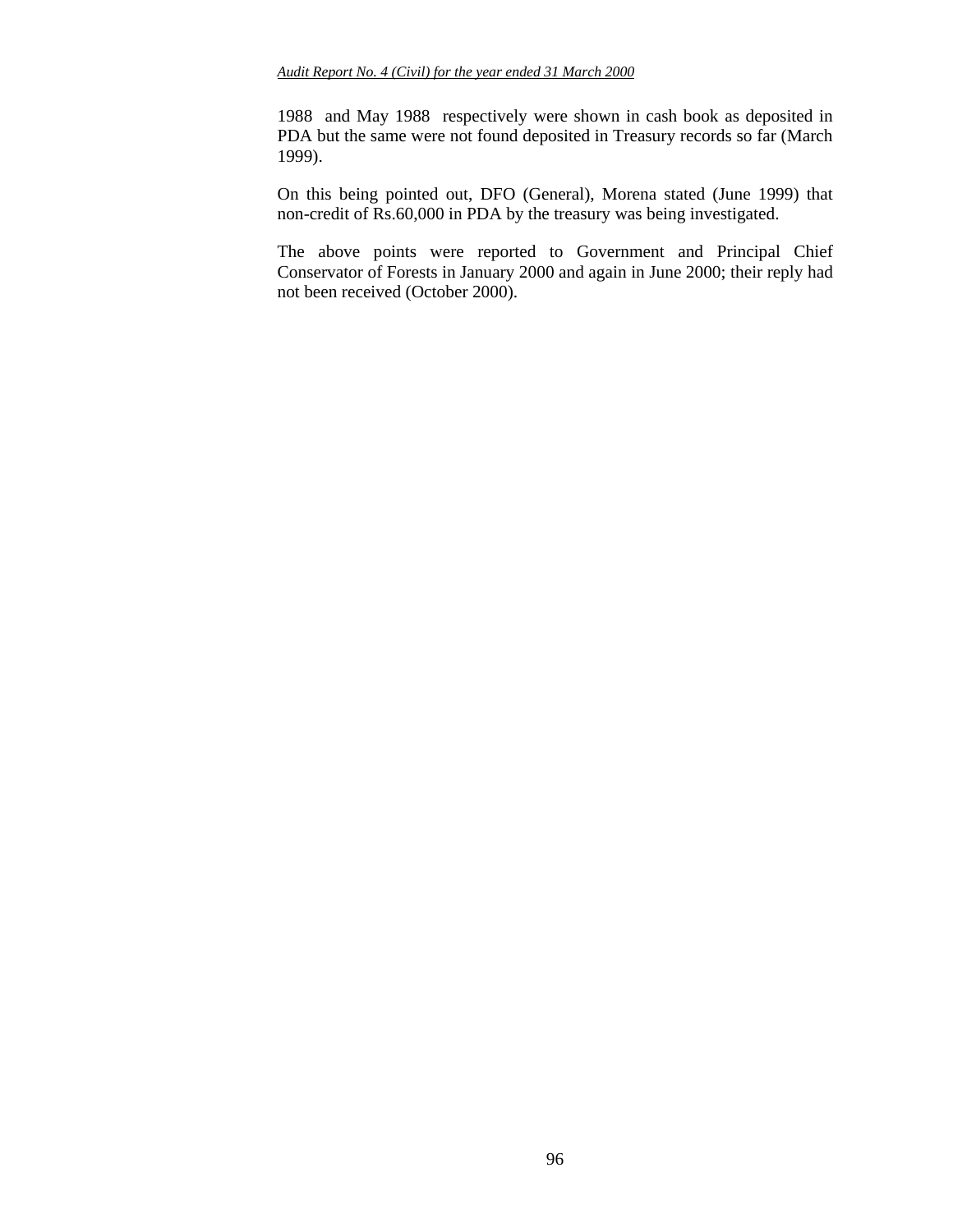# **SECTION 'B' DRAFT PARAGRAPH**

### **4.2 Loss due to failure of plantation**

# **Loss of Rs.96.90 lakh due to failure of 27.48 lakh plants in 56 plantations was noticed in 5 forest divisions**

The Forest Department prescribed (15 October 1986) minimum survival percentages of 20, 30 and 40 respectively for North and North West, Central and South and South East zones. The zones and percentages were fixed by the Department on an ad-hoc basis without any detailed analysis. In case the percentage of survival of plantations was less than that prescribed, it was to be treated as a financial loss to be investigated and reported to the Accountant General and Head of the Department. Besides, action to recover the loss from the official responsible was also to be initiated.

Test-check (February 1998 to March 2000) of records of 5 Forest Divisions\* revealed that 56 plantations (29.91 lakh plants) were raised between 1991-92 to 1995-96 at a cost of Rs.1.60 crore. Of these, only 2.43 lakh plants (ranging from 0 to 25 per cent as against the prescribed 20 and 30 per cent) survived (July 1995 to August 1999) resulting in loss of Rs.96.90 lakh (details given in appendix-IX). Reasons for the losses were neither investigated nor reported to the Accountant General/Head of the Department. Further, no responsibility for failure of the plantations was fixed and loss recovered from the defaulters.

On this being pointed out, the DFOs,\*\* Sendhwa (March 2000), Gwalior (March 1999), North Panna (February 1998) stated that action would be taken against the officials responsible after verification of facts and reasons. However, no further communication indicating action taken by these DFOs was received (August 2000) even after reminders. The DFO, Chhindwara stated in January 2000 that failure of the plantations was due to nonavailability of funds for their maintenance and destruction of plants by white ants and biotic pressure. Thus the Forest Department failed to meet its obligation to provide funds for maintenance on completion of the centrally sponsored schemes. DFO, Chhatarpur, stated (May 2000) that the survival percentages were worked out by Audit on the basis of charge reports prepared by the officials taking over charge of the plantations (March to July 1997) which were not certified by the handing over officer. The reply is not tenable since the DFO, Chhatarpur had not furnished any certified figures of survival percentages which should be carried out twice a year. He has also not recommended the position with the DFO, Tikamgargh to whom the charge of the plantations were transferred.

*<sup>\*</sup> General : North Panna, Sendhwa, Gwalior; Social Forestry: Chhindwara and Chhatarpur \*\* Divisional Forest Officer*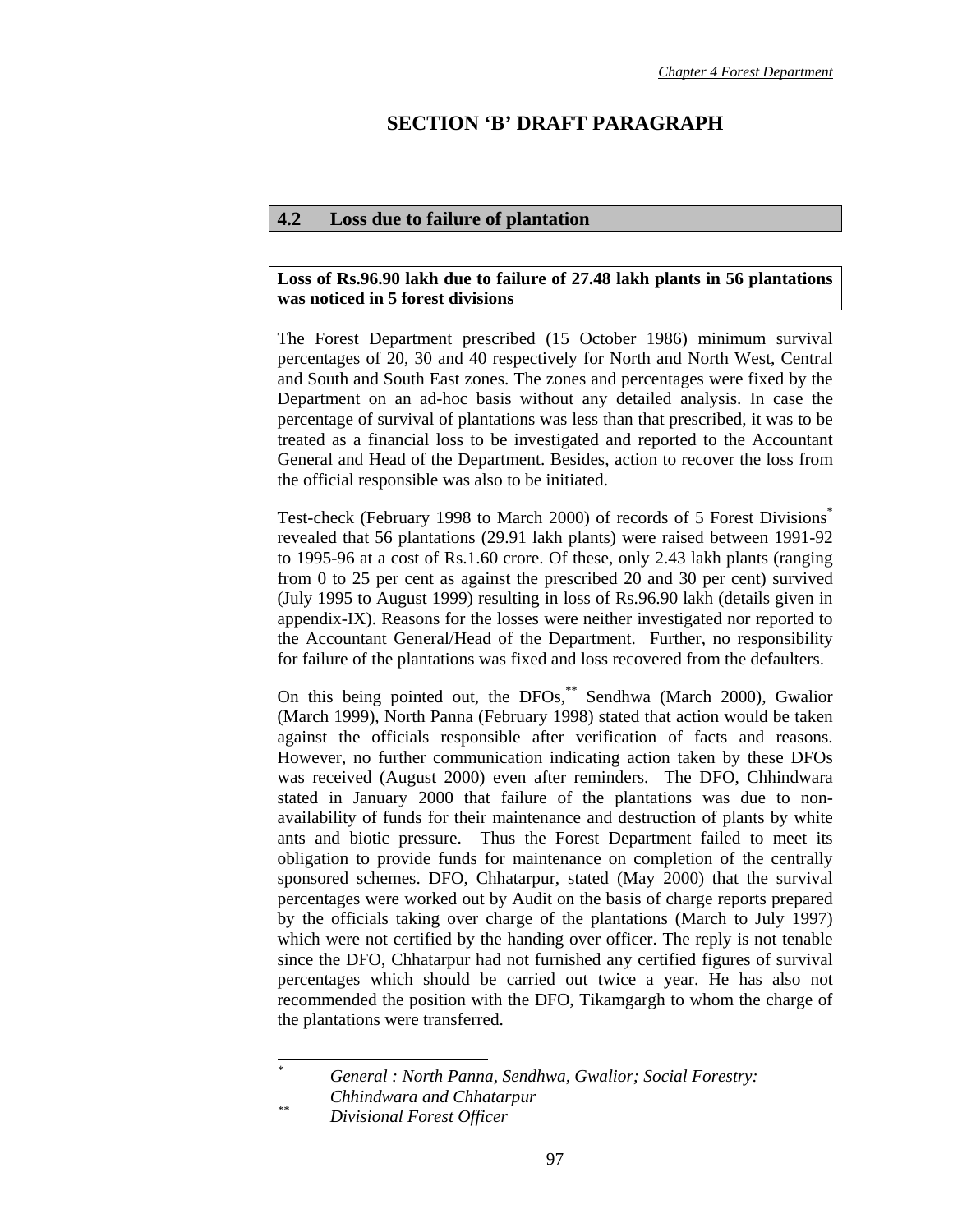The matter was referred to Principal Chief Conservator of Forests/Government between May 1998 and August 2000; their replies had not been received (October 2000).

# **4.3 Excess expenditure on State trading in timber**

**Non-adherence to the ceilings of working expenses on State trading in timber resulted in excess expenditure of Rs.14.44 lakh** 

The Additional Principal Chief Conservator of Forests (Production) prescribed ceilings on the working expenses on State trading in timber from time to time to ensure that the expenditure commensurates with the production of timber. In February 1997, a ceiling on labour was fixed at 12.5 man days per cu m for 1996-97 and onwards, stipulating that the concerned CF<sup>\*</sup> would ensure that the expenditure did not exceed the ceiling in any circumstances. The actual expenditure on transportation was to be allowed in addition to the above ceilings.

Test-check of records (August 1999) revealed that in Forest Division (General), Sukma, expenditure of Rs.19.20 lakh, excluding transportation cost, incurred during 1996-97 on production of 776 cu m timber exceeded the admissible expenditure of Rs.4.76 lakh by Rs.14.44 lakh.

The DFO\*\* attributed (August 1999) the excess expenditure to the area being unapproachable, hilly and affected by Naxalite activities. The reply is not tenable, as no independent investigation was conducted to ascertain the reasonableness and the wisdom of the expenditure incurred nor was the competent authority approached for permitting the excess expenditure, with full justification.

The matter was referred to Government (May and June 2000); the reply was awaited (October 2000).

*<sup>\*</sup> Conservator of Forests* 

*<sup>\*\*</sup> Divisional Forest Officer*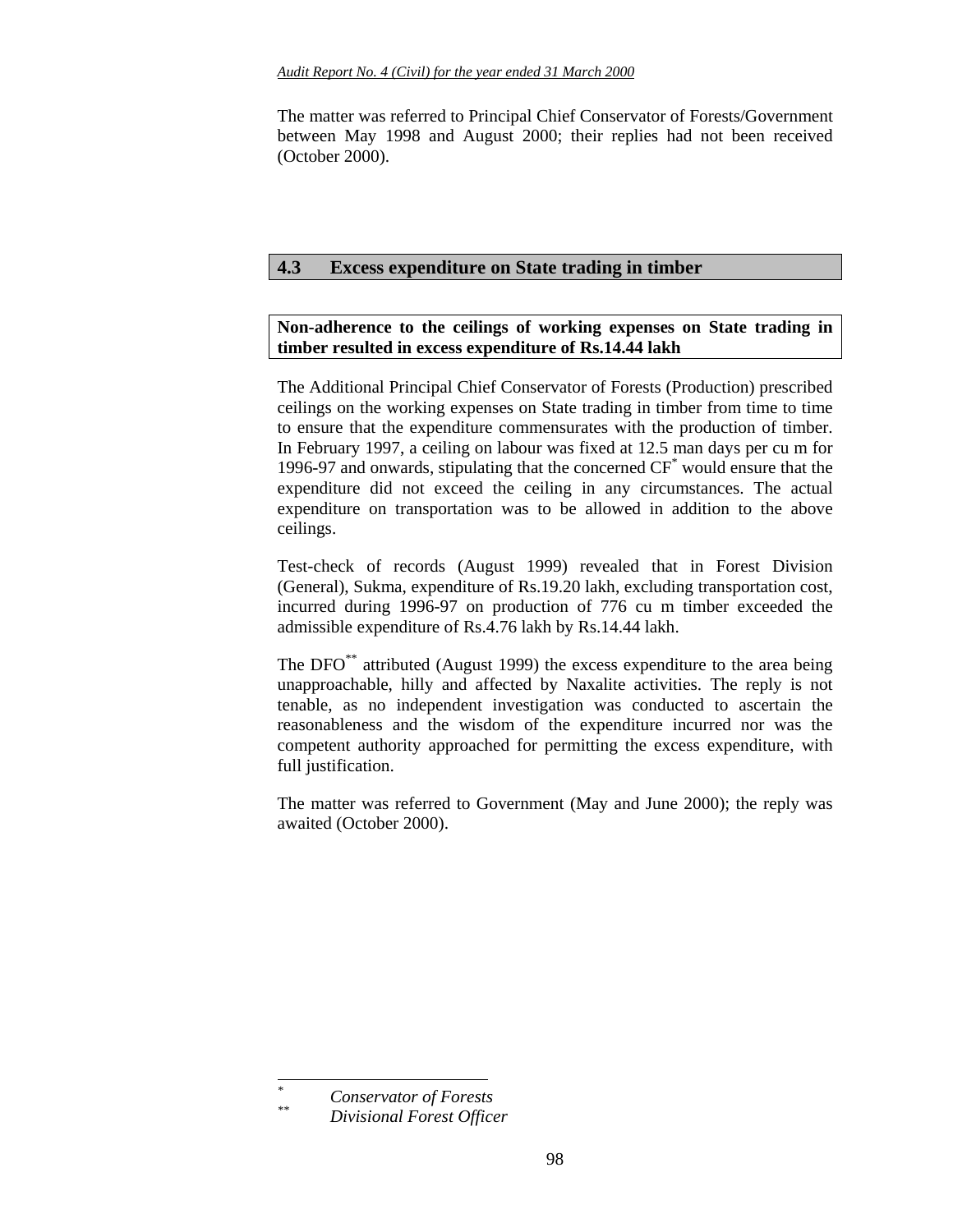### **4.4 Defective plantation of tissue culture neem plants.**

### **Expenditure of Rs.29.12 lakh on neem plantation in Kanker Forest Division did not yield desired results.**

On 16 August 1994 Collector, Bastar suggested raising of neem plantations on 100 ha in Kanker Forest Division using tissue culture plants under Employment Assurance Scheme. Accordingly, DFO, Kanker submitted estimates of Rs.17.19 lakh to the conservator of Forests, Kanker for technical sanction on 26 August 1994, which was accorded on 5 September 1994.

DFO, Kanker purchased 58116 tissue culture neem plants at a total cost of Rs.8.72 lakh between September 1994 and May 1996, without inviting tenders, from an organisation in Coimbatore. Use of tissue culture plants priced at Rs.15 each instead of ordinary plants priced at Rs.2 each was recommended on the grounds that trees raised from tissue culture plants would yield a higher than ordinary percentage of Azadirachta Indica chemical in their seeds 5 years after plantation and would help in raising the income of local people to whom these plants would be given on lease. Neem plantation was carried out between September 1994 and May 1996 in 100 ha area at a total cost of Rs.29.12 lakh. Despite protection by barbed wire and angle iron fencing only 15000 (41 percent) out of 36530 tissue culture plants planted in 1994 had survived (May 1995). In contrast, out of 8500 plants planted in 1995-96, 6800 (80 percent) survived (May 1999). Enumeration of plants required to be done in May 2000 had not been carried out.

On this being pointed out, the DFO attributed (May 1999) low survival to receipt of undersize plants and unsuitable time of the plantation.

No benefits were being realised as even after a lapse of more than six years, there was no yield of seeds. On enquiry, the DFO, Kanker expressed (August 2000) his inability to state the reason, for non-achievement of commercial production and was also not aware of the exact time in which these would be able to produce seeds.

Thus, defective execution of an unsustainable scheme led to negligible benefits from an expenditure of Rs.29.12 lakh made by the Department in 1994-95 and 1995-96. In view of the poor survival rate, the genuineness of the plants having been raised from tissue culture is doubtful.

The mater was reported to Principal Chief Conservator of Forest/Government in February 2000 and in June 2000; the reply had not been received (October 2000).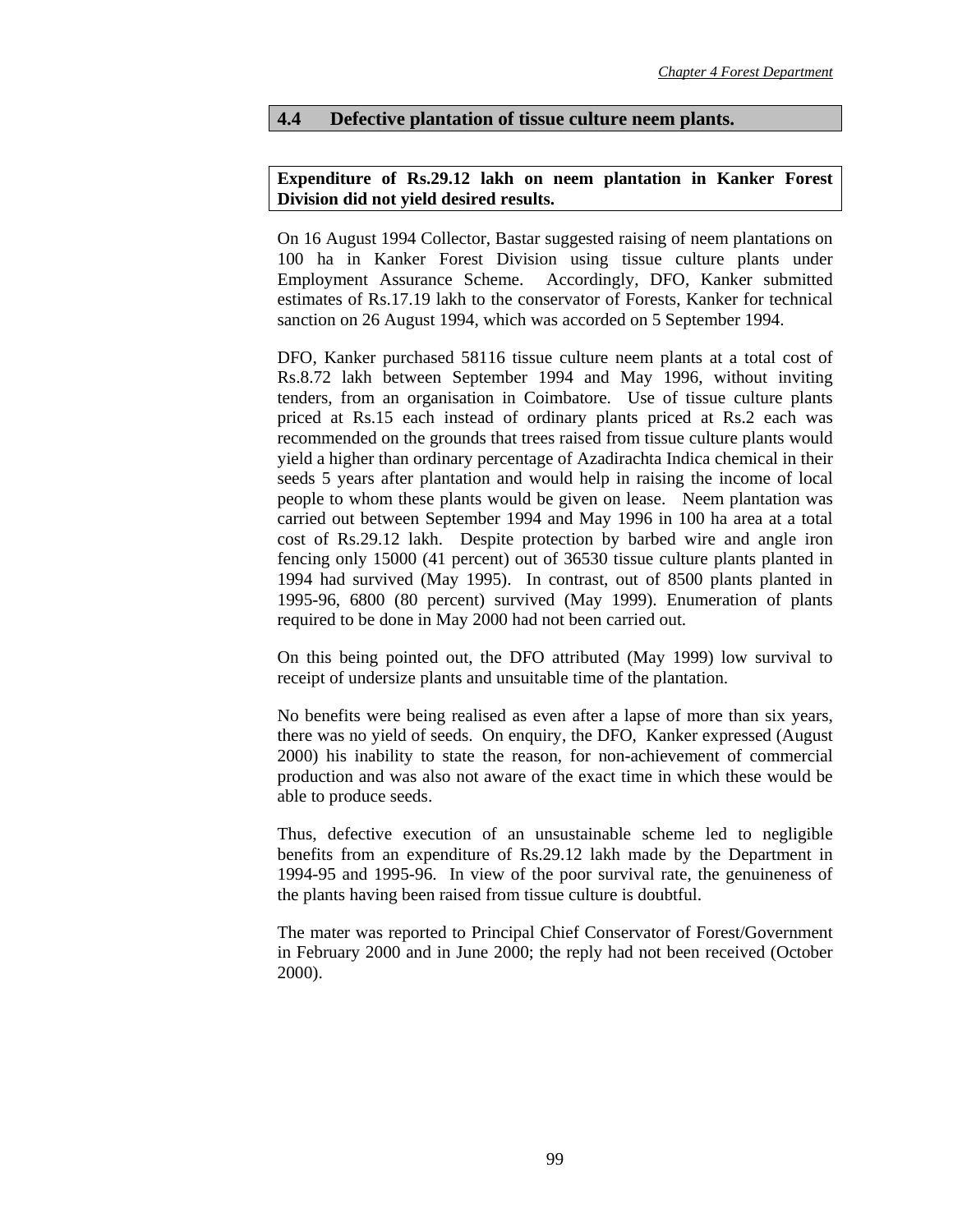# **4.5 Loss on raising of plants**

# **Seedlings raised in nurseries remained un-utilized in plantations nor disposed of otherwise, resulting in loss of Rs.23.82 lakh.**

Seedlings raised in polythene containers remain in good condition for an optimum period of 5 to 7 months. Thereafter the roots begin to circle around the containers resulting in stunted growth on plantation. Similarly, seedlings raised in beds and transplanted after an optimum period have a low survival rate due to damage to the roots, which go deeper into the soil.

Test check in audit (between September 1999 and April 2000) of nursery records of 3 Forest Divisions (Social Forestry, Chhatarpur and Raisen, Soil Conservation, Shahdol) revealed that 7.59 lakh seedlings raised for use in plantations under various schemes prior to 1994 (Chhatarpur Division) and 7.54 lakh seedlings raised prior to 1997 (Shahdol and Raisen Divisions) remained unutilised till the planting season of 1999. Ignoring this huge stock, an additional 14.85 lakh seedlings (Chhatarpur-1995 & 1996 seasons; Raisen-1998 season) were raised at a cost of Rs.15.11 lakh, of which only 6.16 lakh plants were utilised till the plantation season of 1999. Thus, 23.82 lakh seedlings became unfit for plantation. This resulted in a financial loss to the Government of Rs.23.82 lakh, calculated at the minimum cost of Re.1 for raising one plant. Had these plants, in the absence of divisional plantation requirements, been distributed at cost price as per norms under Social Forestry Scheme, the loss could have been avoided. Reasons for the loss had not been investigated nor reported to the Accountant General and the Head of the Department.

On this being pointed out, the DFO\*, Chhatarpur stated (November 1997) that plants were raised in numbers commensurate with targets of earlier years but the targets set for subsequent years were lower. He further stated that the plants would be disposed of shortly by transferring/supplying the plants to other divisions of the circle. He later stated (April 2000) that when he took over the charge of the division in July 1997, the claimed number of plants were not in existence. The two replies are contradictory and not supported by any figures or analysis. The DFO, Raisen stated (October 1999) that the position would be intimated after verification. The report of the Range Officer concerned of the Shahdol Division stated that 2.30 lakh plants were unsuitable, having not been maintained/irrigated due to shortage of funds. The reply is indicative of the gross negligence and failure of the Department in carrying out its activities. There is also a doubt regarding the genuineness of the expenditure.

The matter was referred to Principal Chief Conservator of Forests/Government between October 1999 and May 2000 and in June 2000; the replies had not been received (October 2000).

*Divisional Forest Officer*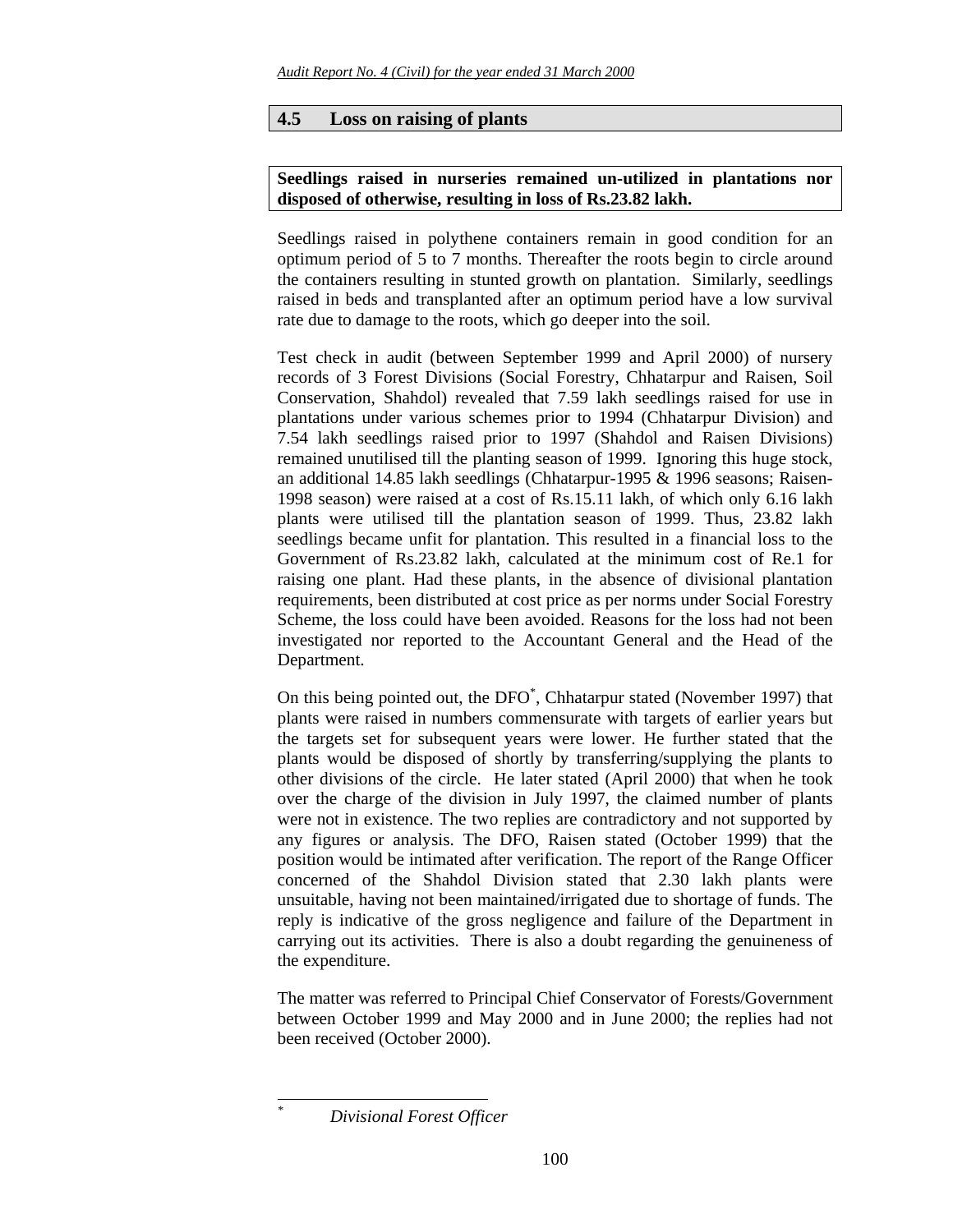# **4.6 Wasteful expenditure on marking of trees**

## **Non-felling of 5.85 lakh marked trees resulted in wasteful expenditure of Rs.19.56 lakh incurred on their marking**

Coupes due for felling as per working plan are marked by the concerned forest divisions for felling in the following year. Test-check of the records (July to August 1999) of 3 Forest Divisions (General: North Shahdol, Kondagaon, Sukma) revealed that out of 9.50 lakh trees marked for felling, 3.64 lakh trees were actually felled as per details given below:

| Year    | Name of    | No. of trees       | No. of trees | Percentage of |
|---------|------------|--------------------|--------------|---------------|
|         | <b>DFO</b> | marked for felling | felled       | felling       |
| 1992-93 | Sukma      | 91227              | 13648        | 15            |
| 1993-94 | Sukma      | 84131              | 7466         | 9             |
| 1994-95 | Sukma      | 61643              | 26003        | 42            |
| 1995-96 | Sukma      | 71396              | 54237        | 76            |
| 1996-97 | Shahdol    | 209918             | 88552        | 42            |
|         | Sukma      | 18127              | 6146         | 34            |
| 1997-98 | Shahdol    | 268320             | 168709       | 63            |
|         | Kondagaon  | 113460             |              |               |
| 1998-99 | Kondagaon  | 31551              | --           | 0             |
|         |            | 949773             | 364761       | 38            |

Non-felling of 5.86 lakh trees rendered the expenditure of Rs.19.56 lakh, incurred on marking them, wasteful.

On this being pointed out, the DFO\* , North Shahdol stated (July 1997 and January 1999) that the coupes due for felling in 1996-97 could not be worked due to non-availability of labour. In the case of coupes due for felling in 1997- 98 he stated (February 1999) that the felling could not be done in view of departmental order (November 1997) suspending felling. The reply regarding non-availability of labour is not tenable, as unemployment was prevailing in the area during the period and sufficient labour was available. The marking of trees for felling in 1997-98 when trees marked in earlier years remained unfelled was totally unjustified. The DFO, Sukma stated (August 1999) that the area was affected by Naxalite activities and therefore, exploitation of all the marked trees was not possible. Felling during 1996-97 could not be done due to ban on felling by Supreme Court (February 1997). The reply is not tenable, as only 9 to 42 per cent of the marked trees were felled in earlier years i.e. between 1992-93 and 1996-97 except 1995-96 when 76 per cent were felled and therefore, trees in the subsequent year should not have been marked unless those marked in the previous year were felled or else remedial measures to over come the problem taken. The DFO, Kondagaon stated (May 1999) that being the last year of the working plan, marking of regular coupes was done as per instructions of higher authorities since the ban was only on felling and not on marking. The reply is not logical and convincing since marking of trees is only for the purpose of felling. When no felling was to be done, the trees should not have been marked at all. Moreover, as per orders (February 1997)

*Divisional Forest Officer*